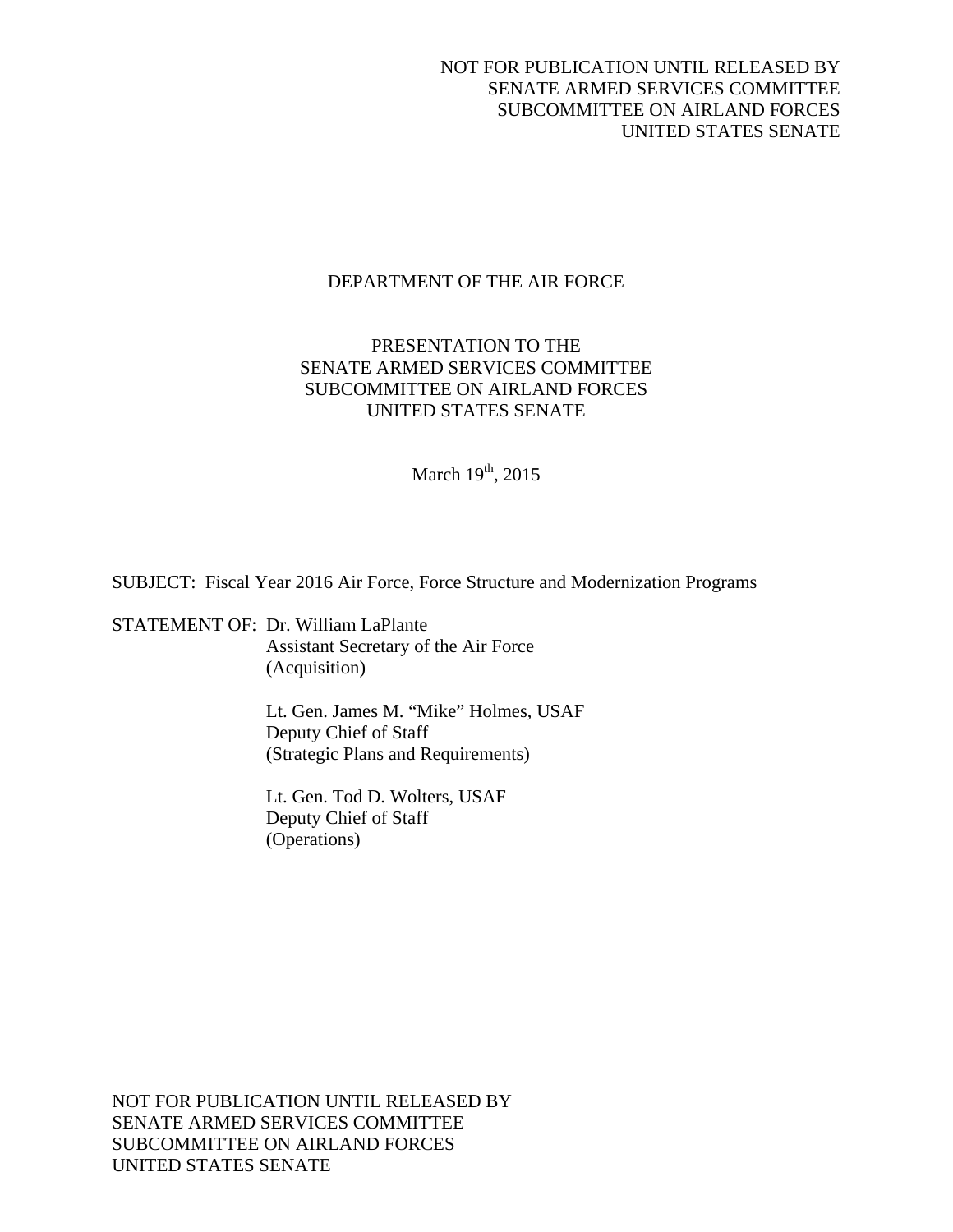# I. Introduction

Chairman Cotton, Ranking Member Manchin and distinguished members of the Airland Subcommittee, thank you for the opportunity to provide an update on the United States Air Force's Force Structure and Modernization. Effectively balancing our scarce budget resources across readiness, modernization, and force structure accounts is arguably now more important than ever before. We need your help; without bold leadership today – difficult decisions and a commitment to air, space, and cyberspace investment – America's airpower advantage is increasingly at risk.

The United States Air Force is the most globally engaged air force on the planet. Whether dropping bombs, commanding satellites in space, delivering humanitarian relief, or protecting the homeland with an array of air, space, and cyberspace capabilities, American Airmen are in constant defense of our national interests. Alongside its Sister Services, the Air Force delivers the power, influence, agility, and global reach no other country currently possesses. But 24 years of continual combat operations, coupled with constrained and unstable budgets, has taken its toll. America needs a force ready for a spectrum of operations more global and complex than ever before. Instead, a relentless operations tempo, with fewer resources to fund, coordinate, and execute training and exercises, has left a force proficient in only those portions of the mission necessary for current operations. While the Fiscal Year 2016 President's Budget (FY16 PB) takes a critical step toward recovery, we remain stressed to deliver what the Nation asks of our Air Force. We must reverse this trend.

# II. Strategic Approach To Meeting 21st Century Defense Challenges

After more than two decades of nonstop combat operations, dominant trends point to a complex future that will challenge the Air Force in new and demanding ways. Adversaries are emerging in all shapes and sizes, and the pace of technological and societal change is increasing—with a corresponding increase in the demand for airpower. Furthermore, we cannot buy our way out of this one; we realize that it is time for the Air Force to think differently. Accordingly, senior Air Force leaders have developed a single, integrated strategy to guide the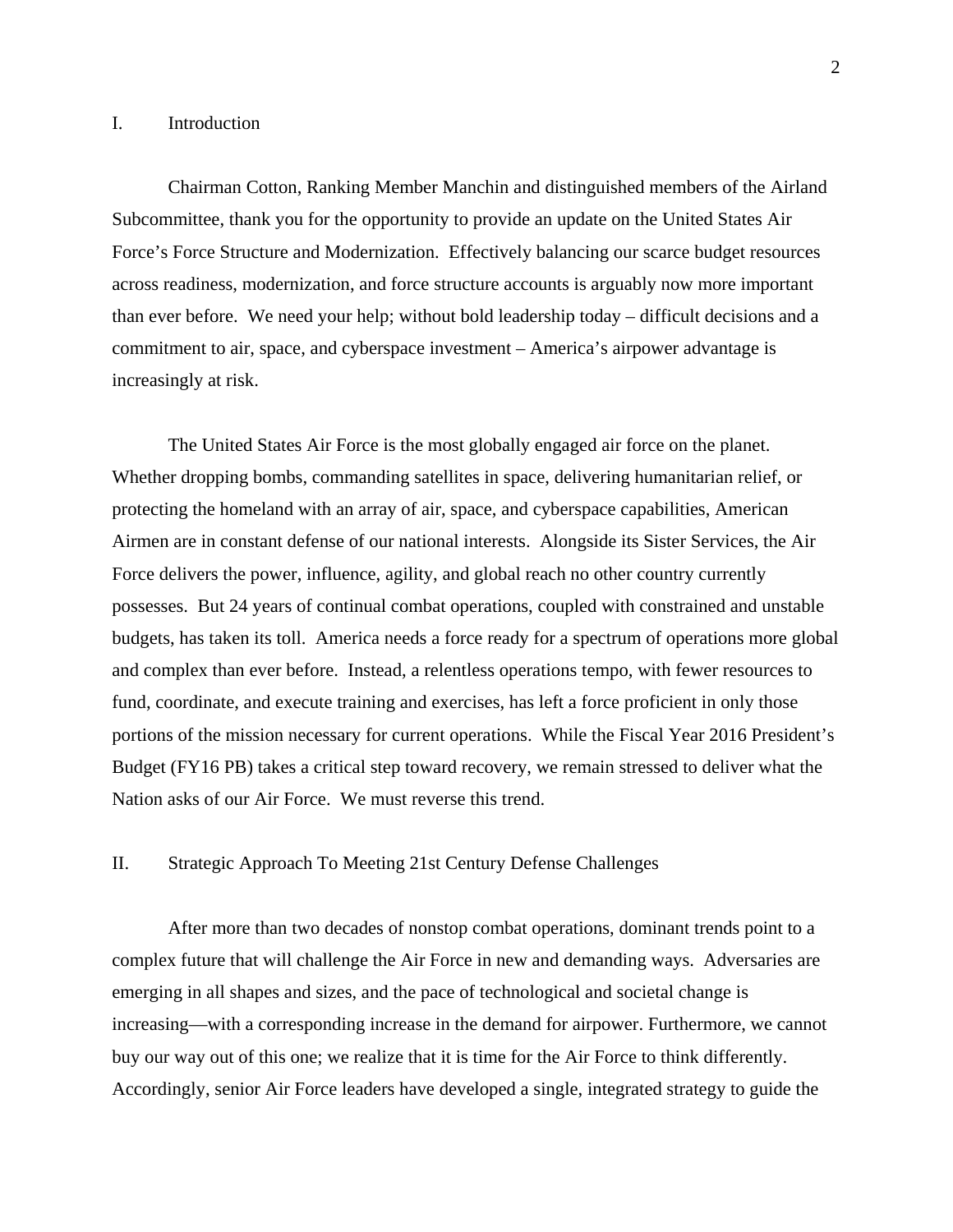way our service organizes, trains, and equips the force to conduct future operations. Our strategy points the way forward and does not limit us to an intractable view of the future. It is actionable, with clear goals and vectors for implementation, assessment, and revision. A strategy-driven, resource-informed plan that emphasizes strategic agility will enable the Air Force to meet twenty-first century defense challenges.

The Air Force's new strategic framework will guide us as we move forward. Last summer, we released the Air Force's strategic vision in America's Air Force: A Call to the Future. We are about to release the USAF Strategic Master Plan (SMP), which translates the conceptual strategy in A Call to the Future into comprehensive guidance, goals, and objectives. Together these documents will drive the Strategy, Planning, and Programming Process that will arm and empower the Air Force, in collaboration with our partners, to defeat adversaries and defend the nation and our allies in a complex future. An upcoming Air Force Future Operating Concept will further illuminate this strategy by broadly depicting how an agile, inclusive, and innovative Air Force should employ capabilities in the future.

Understanding that we cannot "see" into the future, four emerging trends provide a strategic context for the strategy. The Air Force will need to win in complex battlespaces characterized by: rapidly changing technological breakthroughs, geopolitical instability, a wide range of operating environments, and an increasingly important and vulnerable global commons. These trends will shape the operational environment, and highlight the broader strategic issues for national defense.

The Air Force will be proactive in meeting these challenges. As A Call to the Future states, "We must commit to changing those things that stand between us and our ability to rapidly adapt." Faster adaptation and response—what we call strategic agility—will sustain the Air Force's unique contributions that are critical to the nation. Agility is the counterweight to the uncertainty of the future and its associated rate of change. We will take significant, measurable steps to enhance our ability to wield innovative concepts and advanced capabilities in unfamiliar, dynamic situations.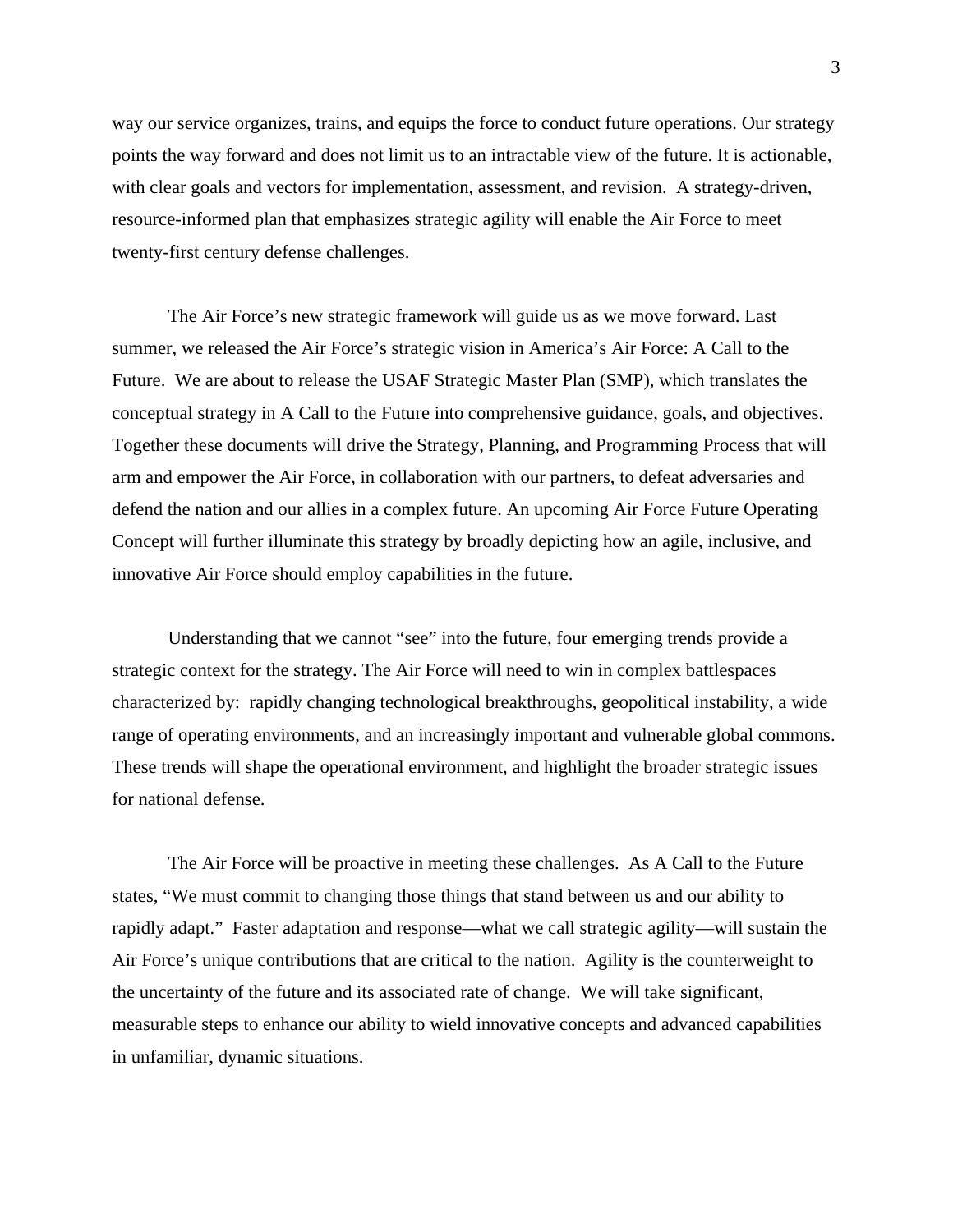By embracing strategic agility, the Air Force will be able to move past the twentieth century's industrial-era processes and paradigms and be ready for the globally connected, information-based world of the coming decades. This approach requires an inclusive Air Force culture that fosters diversity of thought and inculcates a multi-domain mindset to solve challenges that span across traditional Air Force mission sets. We will become more agile in the ways we cultivate and educate Airmen and in how we develop and acquire capabilities. Our operational training, employment, organizational structures, and personnel interactions will also become more agile to suit the dynamic security environment.

The soon-to-be released Strategic Master Plan (SMP) describes what we will do to implement strategic agility. It translates strategic vision into action by providing authoritative direction for service-wide planning and prioritization. The SMP includes four annexes—"Human Capital," "Strategic Posture," "Capabilities," and "Science and Technology"—that provide more specific guidance and direction, further aligning the SMP's goals and objectives to future resource decisions. An ambitious and far-reaching undertaking, the base SMP will be updated every two years, with the annexes reviewed annually, to ensure a consistent and relevant connection between today's realities and tomorrow's potential. Certain sections will remain classified to ensure critical elements of the future force stay linked to the overall strategy.

The Air Force strategy and the SMP provide authoritative guidance to planners across the Air Staff and major commands. These planners will align their supporting plans with the goals and objectives of the SMP as they apply their expertise to inform planning and resourcing. The guidance and direction in the SMP are designed to enable better enterprise-wide solutions to challenges and close the gaps that can form in execution. In this more robust strategy-driven environment, commanders and staffs will have proper direction and the necessary authority to reach goals by working discrete but connected actions—epitomizing the balance of centralized control with decentralized execution.

This summer, the Air Force will release a new Air Force Future Operating Concept that will further inform strategic planning by describing how we will use future Air Force forces to accomplish our five core missions across the range of military operations. A natural companion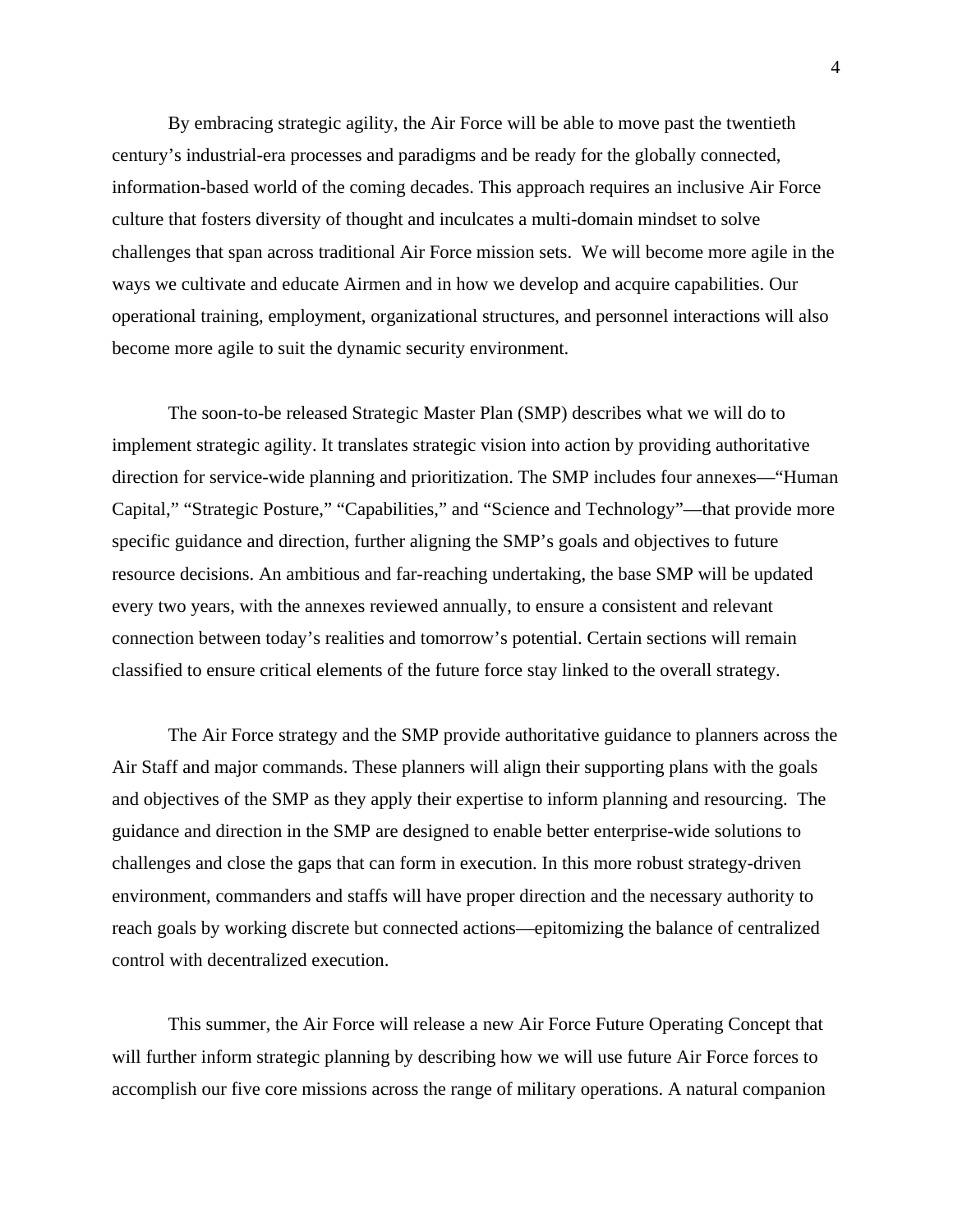to the SMP, this document will provide an innovative portrayal of how an agile, multi-domain Air Force will operate in 20 years' time. It will describe future integrated operations in terms of broad capabilities and the key competencies we desire in future Airmen, and explain how these capabilities and competencies will address anticipated challenges in the future environment. The concept will depict a desired future Air Force that is the product of two decades of successful evolution in strategy-informed planning and resourcing; furthermore, it will serve as a baseline for continued concept development, experimentation, and refinement.

Because strategy is not prescient, it must be adaptive as it seeks to balance the present with the future. There are no easy choices, and there is no time to lose—but the Air Force must make the right prioritization decisions now in order to be prepared to respond in the face of uncertainty. Our strategy-driven, resource-informed approach will enable us to achieve the strategic agility we need to meet twenty-first century defense challenges in a complex world.

# III. Operations Update

The Air Force flies and fights in air, space, and cyberspace—globally and reliably—as a valued member of our Joint and Coalition teams. Approximately 205,000 Total Force Airmen are "committed in place" supporting daily Combatant Command (COCOM) operations to defend the homeland, provide command and control of our nuclear forces, operate remotely piloted aircraft, provide rapid global mobility, and many other requirements. Approximately 23,000 Airmen are deployed across the globe, including more than 16,000 in the U.S. Central Command Area of Responsibility. The Air Force is an active partner in Department of Defense planning that will shift our emphasis from today's wars to a broader range of challenges and opportunities. The Department of Defense is currently reassessing the strategic guidance issued last year, but we anticipate continued emphasis on and planning for a rebalance to the Asia Pacific region. Our challenge is to provide those who deploy in support of our global commitments an Air Force that is capable, agile, flexible, ready, and technologically advanced.

During 2014, Air Force aircraft flew over 87,000 sorties in support of Overseas Contingency Operations (OCO). On the home front, Air Force fighter, air refueling, and early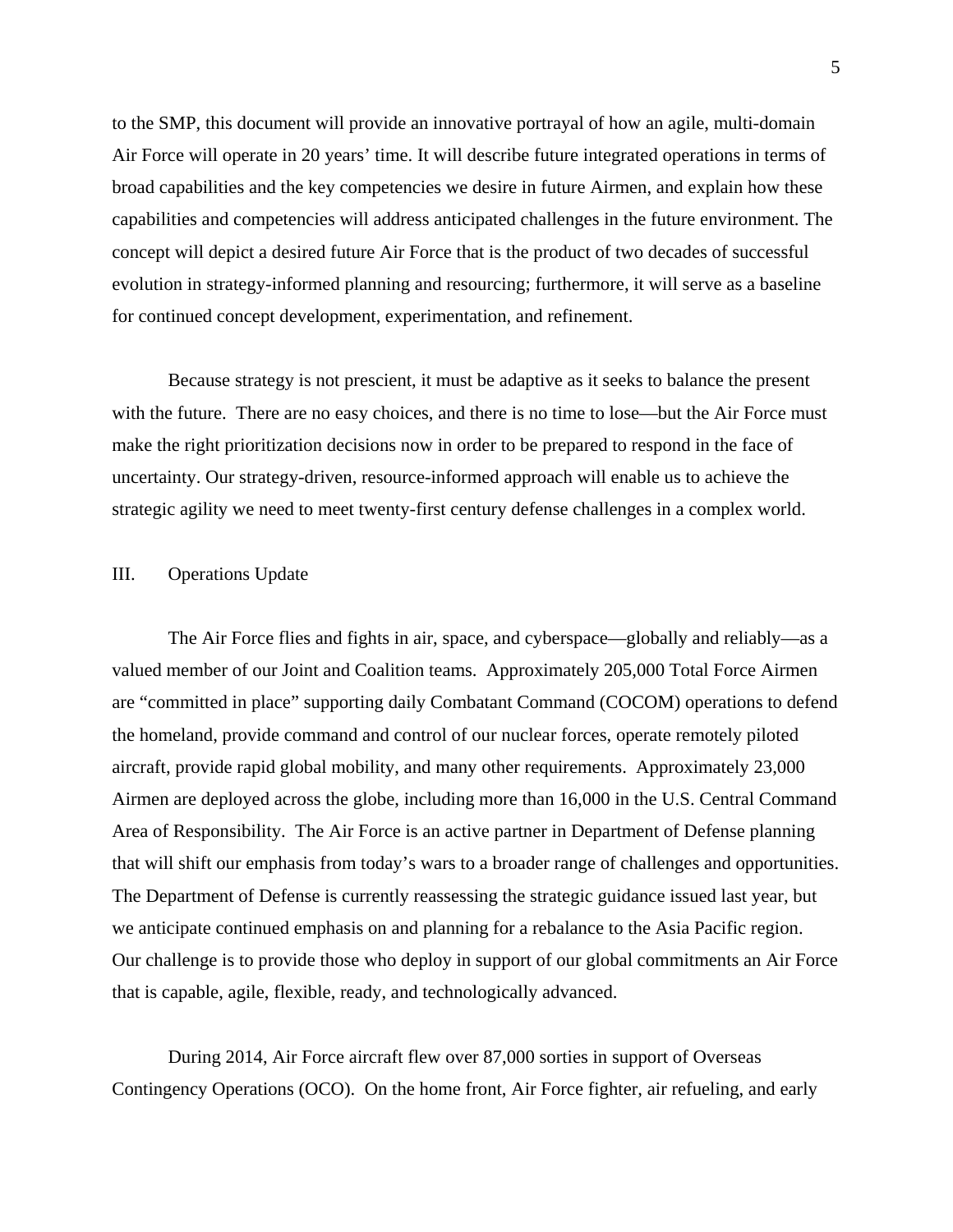warning aircraft have flown over 67,000 total sorties supporting Operation Noble Eagle since September 11, 2001. As a testament to the capability of our Total Force, the Air National Guard and Air Force Reserve have flown more than 65 percent of these sorties.

Today, the Air Force is actively engaged in two major efforts; providing training and operational support to strengthen the Afghan Security Forces and Afghan Air Force in Afghanistan as part of Operation Freedom Sentinel (OFS) and the United Nations' International Security Assistance Force (ISAF) Resolute Support mission, and conducting operations against the Islamic State (ISIL) in Iraq and Syria as part of Operation Inherent Resolve (OIR). Our objectives as part of OFS are a Counter-Terrorism (CT) mission against the remnants of al-Qaeda and the NATO Resolute Support Train, Advise, and Assist (TAA) mission in support of Afghan security forces. The CT and TAA efforts are concurrent and complementary. While the U.S. and Afghan forces continue to attack the remnants of al-Qaeda, we are also building the Afghan National Defense & Security Forces (ANDSF) so that they can secure the Afghan people and contribute to stability throughout the region. Both of these efforts will contribute to a more secure and productive Afghanistan and prevent the re-emergence of terrorist safe havens. The U.S. Air Force has helped develop the Afghan Special Mission Wing (SMW), which provides the Afghan Special Security Forces (ASSF) with the operational reach and manned Intelligence, Surveillance, Reconnaissance (ISR) capability to support counter terrorism and counter narcotics missions. The SMW is now executing long-range, full-mission profiles in low illumination. Working together with the ASSF, the commando units and SMW are consistently running unilateral direct action missions against insurgent leaders and facilitators.

The ISAF Resolute Support mission provides training, advice and assistance in eight key areas: multi-year budgeting; transparency, accountability and oversight; civilian oversight of the Afghan Security Institutions; force generation; force sustainment; strategy and policy planning, resourcing and execution; intelligence; and strategic communications. U.S. Air Force advisors work to develop the Afghan Air Force across their entire air enterprise—from fixed and rotary wing operations and maintenance, to engineering and logistics, to force development and helping them build a budget. The Afghan Air Force operates the Mi-17 transport helicopter, Mi-35 attack helicopter, Cessna 208B basic trainer and light lift aircraft, MD-530 light attack helicopter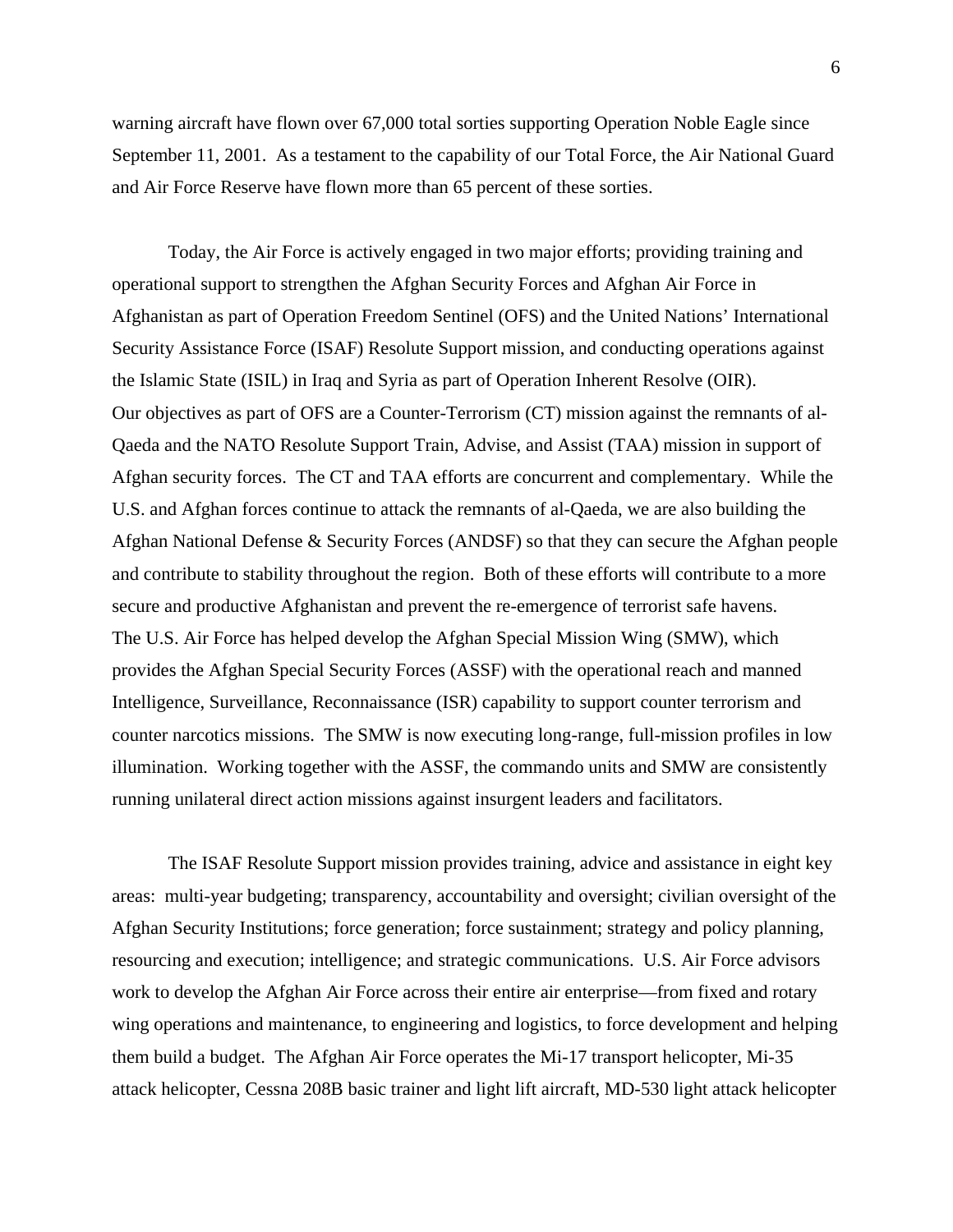and the C-130 medium lift Hercules. Additional efforts are underway to include the A-29 Super Tucano light air support fighter, with future Afghan pilots currently in training in the U.S. In the last year, the Afghan Air Force has taken over much of the mission, providing casualty evacuation and aerial attack in support of Afghan ground forces and are providing the majority of helicopter and much of the fixed wing maintenance.

Our objectives as part of OIR are to support Iraqi and Kurdish forces on the ground as they take the fight to ISIL and to disrupt ISIL's use of Syria as a safe haven and degrade its ability to sustain itself via resupply, finance, and command and control. U.S. Airpower has already achieved positive effects in Iraq and Syria. By virtue of the pressure we're putting on ISIL from the air, we've changed their tactics and the way they communicate: they've dispersed, they're hiding among the population more, they aren't as free to operate as they once were. In Iraq and Kobani, Syria, airstrikes and resupply efforts have helped Iraqi and Kurdish forces to retake and hold key territory, although the situation on the ground remains dynamic. In Syria, airstrikes have attacked ISIL command and control (ex: headquarters buildings), logistics (training camps & vehicle staging areas), and revenue sources (modular oil refineries), making it harder for ISIL to sustain itself as a fighting force.

The U.S. Air Force takes great care in everything from our intelligence collection and analysis to our choice of weapons used for targeting to minimize the chance of harming civilians. No other military in the world takes the responsibility to protect civilians more seriously than we do. In addition, the U.S. Air Force has alleviated civilian suffering in Iraq through delivery of 131,000 meals, 58,000 gallons of water, and other vital supplies via airdrops in the vicinity of Mt. Sinjar and Amirli—and, more importantly, by providing advice and training that have enabled the Iraqi air force to continue independent humanitarian relief and operational resupply efforts.

Despite differences, the U.S. and our International Coalition partners are united over the long term against the common threat posed by ISIL. More than a dozen nations are supporting air operations against ISIL, where they are responsible for more than 20 percent of all sorties and more than 15 percent of all strikes. More than 40 nations have expressed willingness to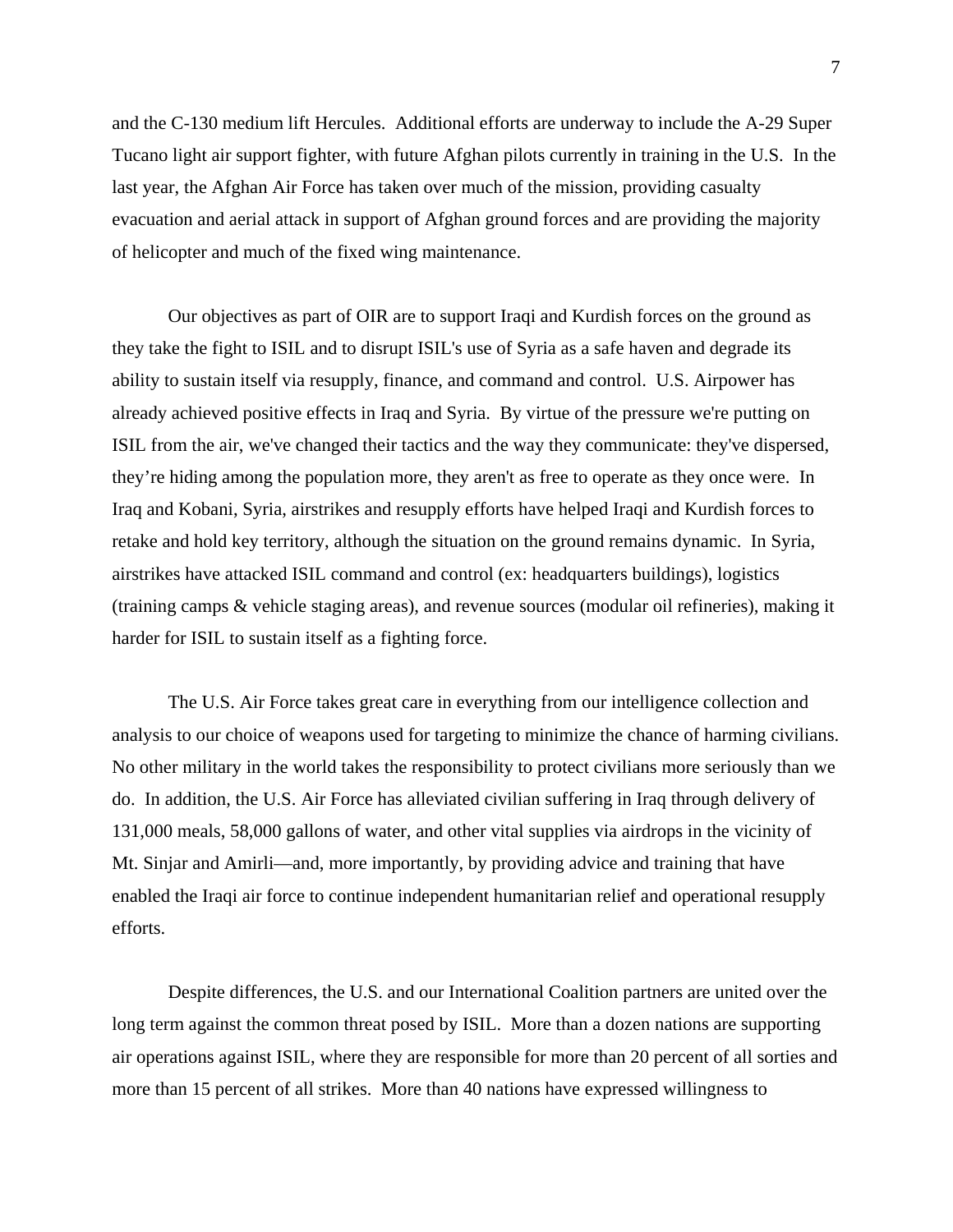participate in the effort against ISIL, and more than 30 nations have indicated their readiness to offer military support. All 22 nations of the Arab League have adopted a resolution calling for comprehensive measures to combat ISIL.

Despite these successes, we recognize there are limits to what U.S. Airpower can accomplish. Airstrikes alone will not achieve our full military objectives. The forces that matter most are indigenous ground forces. We have an Iraq-first strategy: air operations in Syria help shape conditions in Iraq. This is going to be a long, difficult struggle that requires strategic patience.

# IV. Force Structure and Modernization

#### Fighters

Air Force fighter force structure is dependent on both fighter aircraft and rated manning. Four years ago, the Air Force determined through extensive analysis that a force structure of 1,200 primary mission aircraft and 2,000 total aircraft was required to execute the NMS with increased operational risk. Three years ago, based on the 2012 Defense Strategic Guidance (DSG) and fiscal constraints, the Air Force rebalanced our force structure across core functions. Analysis showed the Air Force could decrease fighter force structure by approximately 100 aircraft with higher risk, resulting in the current fighter requirement of 1,100 primary mission aircraft and 1,900 total aircraft. The 2014 Quadrennial Defense Review (QDR) report also advances an updated national defense strategy that embodies and builds on the DSG priorities. The Chairman's assessment of the QDR strategy states we will continue to need capabilities that can operate effectively in contested environments. During the build of the Fiscal Year 2015 Presidents Budget, fiscal constraints led to a plan for force structure divestments of 334 fighters, leaving a fighter force structure significantly below the 1900 total aircraft requirement. Fiscal pressures continue to drive these tough choices—balancing today's needs against tomorrows and accepting near-term risk today to be ready and viable tomorrow.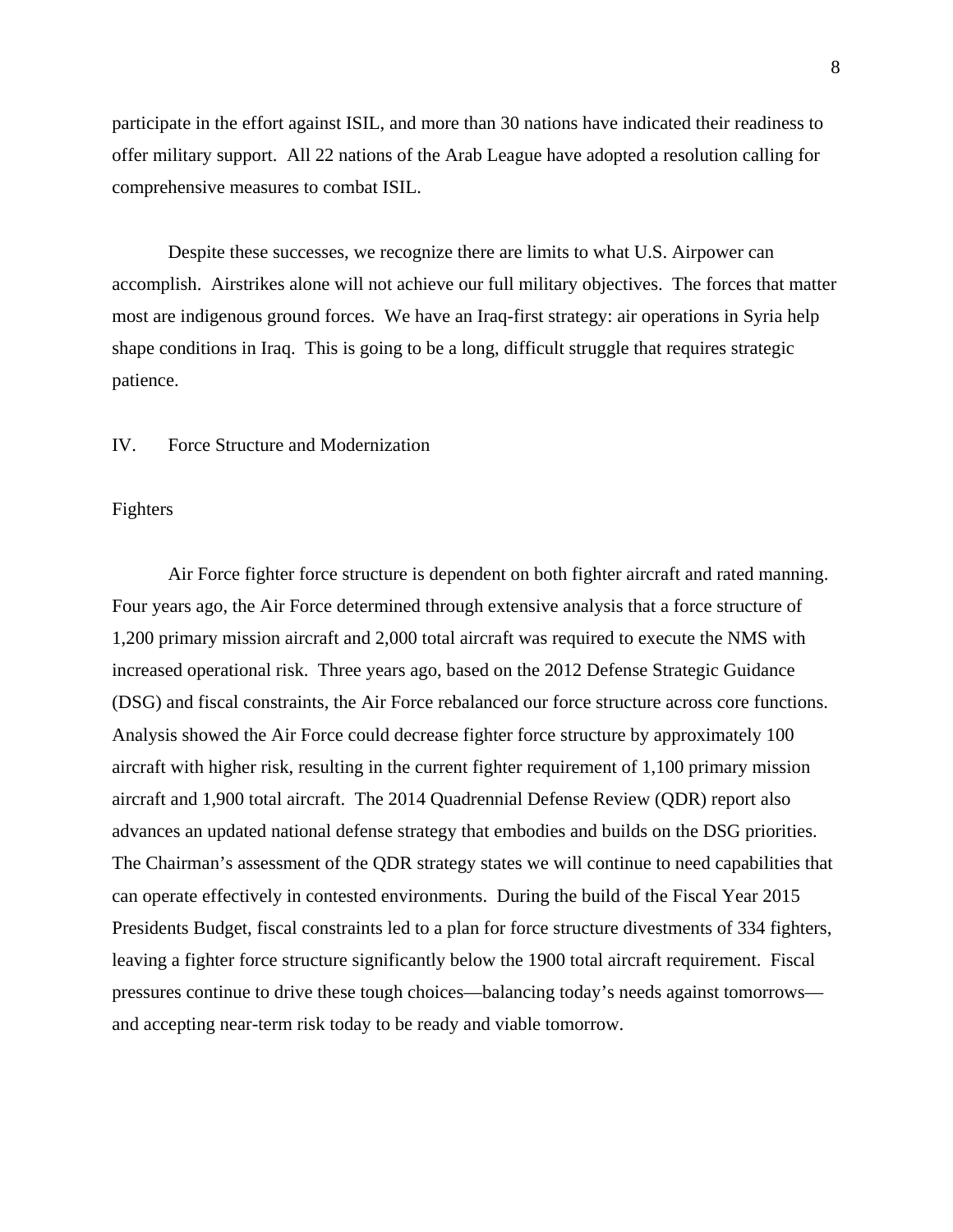The Air Force's fighter fleet is approaching an average age of 30 years—the oldest in the history of the Air Force. At 55 combat coded squadrons, moving to 49, it is also our smallest force ever -- by comparison, there were 134 combat coded fighter squadrons in Operation Desert Storm. Beyond this capacity shortfall, this primarily fourth-generation fleet also lacks the combat capability to prevail in future contested environments. Accordingly, across the FY16 PB, we pursue efforts to recapitalize with new fifth-generation aircraft, and modernize and extend the service life of select aircraft in the existing fleet. This includes recapitalization through procurement of the F-35 Lightning II, and modernization programs like F-22 Increments 3.2A and 3.2B and F-16 and F-15 avionics upgrades.

Unfortunately, even with funding assigned to these critical investments, the President's budget funding levels do not provide the resources to retain aircraft force structure capacity needed to execute all COCOM requirements without risk to our ability to execute the defense strategy." Furthermore, beyond this "risk to mission," or operational risk, our aircraft capacity shortfalls also present "risk to force" challenges, risks to the management of our rated force. Currently well short of our total fighter aircraft manning requirement, projections under current funding levels indicate this deficit will continue to grow, deficits that degrade vital airoperations, test and training expertise.

The Active Component Air Force is currently 520 fighter pilots short of the total fighter pilot manning requirement and our projections indicate this will worsen in the future. This shortfall is predicated on multiple factors, to include issues such as force structure changes and airline hiring. The Air National Guard and Air Force Reserve also have fighter pilot shortages which are helped by airline hiring. However, both Reserve components have an aged fighter pilot inventory and the new pilots affiliating now are replacing this older inventory. The impact of airline hiring is still being analyzed and these estimates will be refined. The shortfall evolved from force structure reductions that cut active duty fighter squadrons and fighter training squadrons to a number that cannot sustain billet requirements. As a result, the Air Force is currently unable to produce and experience the required number of fighter pilots across the total force. The Air Force is prioritizing overall available rated manpower to fill our operational cockpits, at significant risk to institutional requirements. Projected impacts include reductions in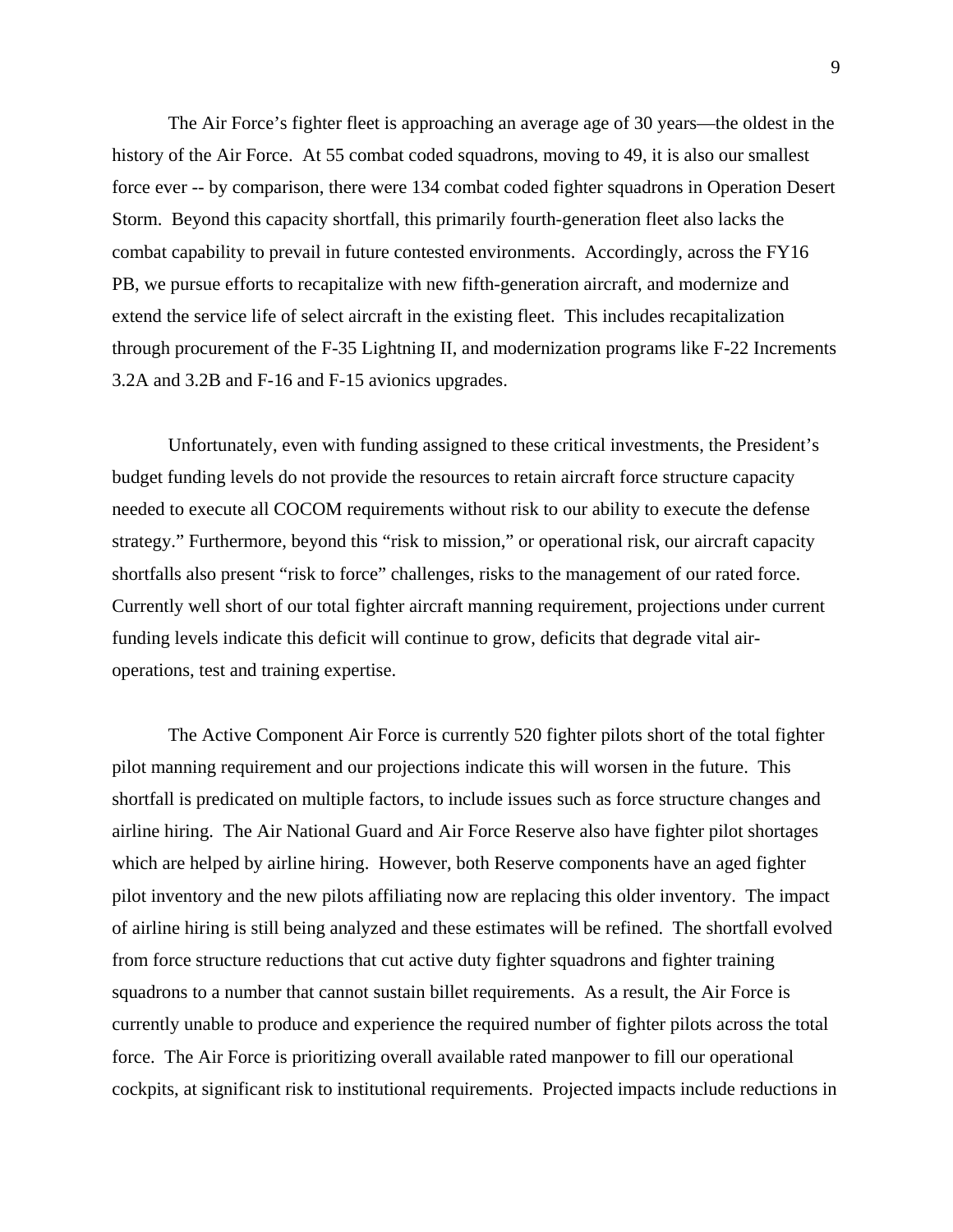air-operations expertise during the development of war plans and a gradual erosion of fighter pilot experience in test and training. Without these fighter pilots, the Air Force will be very challenged to continue to provide the air supremacy upon which all our other forces depend.

### A-10

The A-10 provides our Joint Force Commanders with responsive, lethal, precise and persistent firepower for close air support and combat search and rescue. It has been a steady, stellar performer in all recent conflicts. Nevertheless, the A-10 is simply unaffordable in today's fiscal environment. Consistent with Fiscal Year 2015 Department of Defense Fiscal Guidance favoring multi-role aircraft to satisfy the DSG, the FY16 PB again reflects the difficult decision to divest the A-10. Divesting the entire A-10 fleet frees up \$4.7 billion across the Future Years Defense Program (FYDP), funding higher priority capacity, capability and readiness needs. Additionally, the A-10 cannot survive or operate effectively in a highly contested environment where there are more advanced aircraft or air defenses. Other weapon systems, from multi-role fighters to B-1 bombers to remotely piloted aircraft, demonstrated in Iraq and Afghanistan that they can provide effective Close Air Support (CAS). These decisions, however, do come with certain risks and potential impacts to the mission. One of the impacts to using other platforms for CAS is that use of these platforms for CAS must be balanced with their other missions, putting stress on the force in certain scenarios. Divesting the entire fleet enables us to harvest savings we could then apply to efforts that allow us to be ready and viable tomorrow.

The FY16 budget does not fund future modernization efforts for A-10 aircraft; however, we will continue to sustain the aircraft and keep it operationally viable until 2019.

#### F-16

The F-16, the Air Force's primary multi-role fighter aircraft, comprises 50 percent of our fighter fleet. The FY16 PB invests \$1.0 billion across the FYDP for F-16 modernization and service life extension, meeting critical warfighter needs beyond 2025. This investment funds key investments like avionics software enhancements for the integration of new weapons, avionics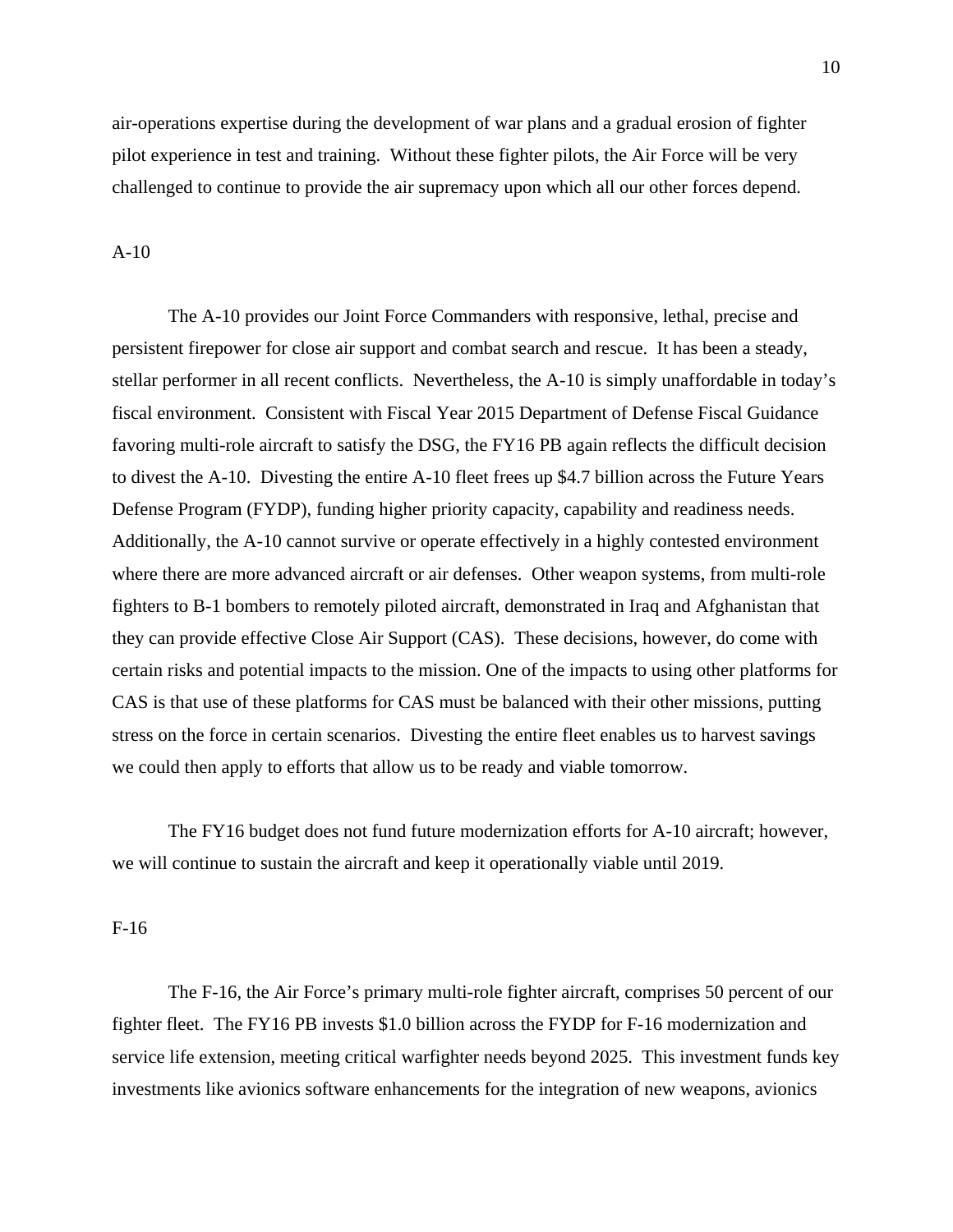and improved targeting pods. Unfortunately, there are important capabilities we were not able to fund. These include major upgrades like the F-16 Combat Avionics Programmed Extension Suite (CAPES) program originally planned to upgrade 300 aircraft, and a Service Life Extension Program (SLEP) to extend by approximately 25 percent, from 8,000 hours to over 10,000 hours, the airframe structural service life for 300 F-16s, adding eight to ten years of service life to the Block 40-52 fleet. To partially mitigate the impact of terminating CAPES, the Air Force will upgrade the F-16's electronic attack pod, bringing self-protection capability in line with current and emerging threats. While the FY16 PB resumes many of the highest priority F-16 modernization efforts, the absence of the aforementioned modernization programs will adversely impact the F-16's effectiveness in future contested environments.

# F-15 C/D

Presently, we project the F-15C/D fleet will remain viable until at least 2040, with the potential for an airframe service life extension following full-scale fatigue testing concluding in 2015. The FY16 PB invests approximately \$1.7 billion across the FYDP for F-15C/D fleet modernization and sustainment. This investment continues modernization of the F-15C/D with Active Electronically Scanned Array (AESA) radars, a more capable aircraft mission computer, a new electronic warfare self-protection suite, and the Eagle Passive/Active Warning Survivability System (EPAWSS). While the EPAWSS is crucial to ensuring F-15C/D operations in future contested environments, fiscal constraints forced a two year delay in FY16 PB. Nevertheless, we believe currently funded modernization and sustainment programs will facilitate safe and effective operations for all 196 F-15C/D aircraft through at least 2040, pending results of the full-scale fatigue test.

### F-15E

The Air Force expects the F-15E to be an integral part of the Nation's force through at least 2040. Similar to the F-15C program, a full-scale fatigue test, due for completion in 2016, will provide insight into the need for, and feasibility of, a service life extension program. The FY16 PB invests approximately \$2.2 billion across the FYDP for F-15E modernization and

11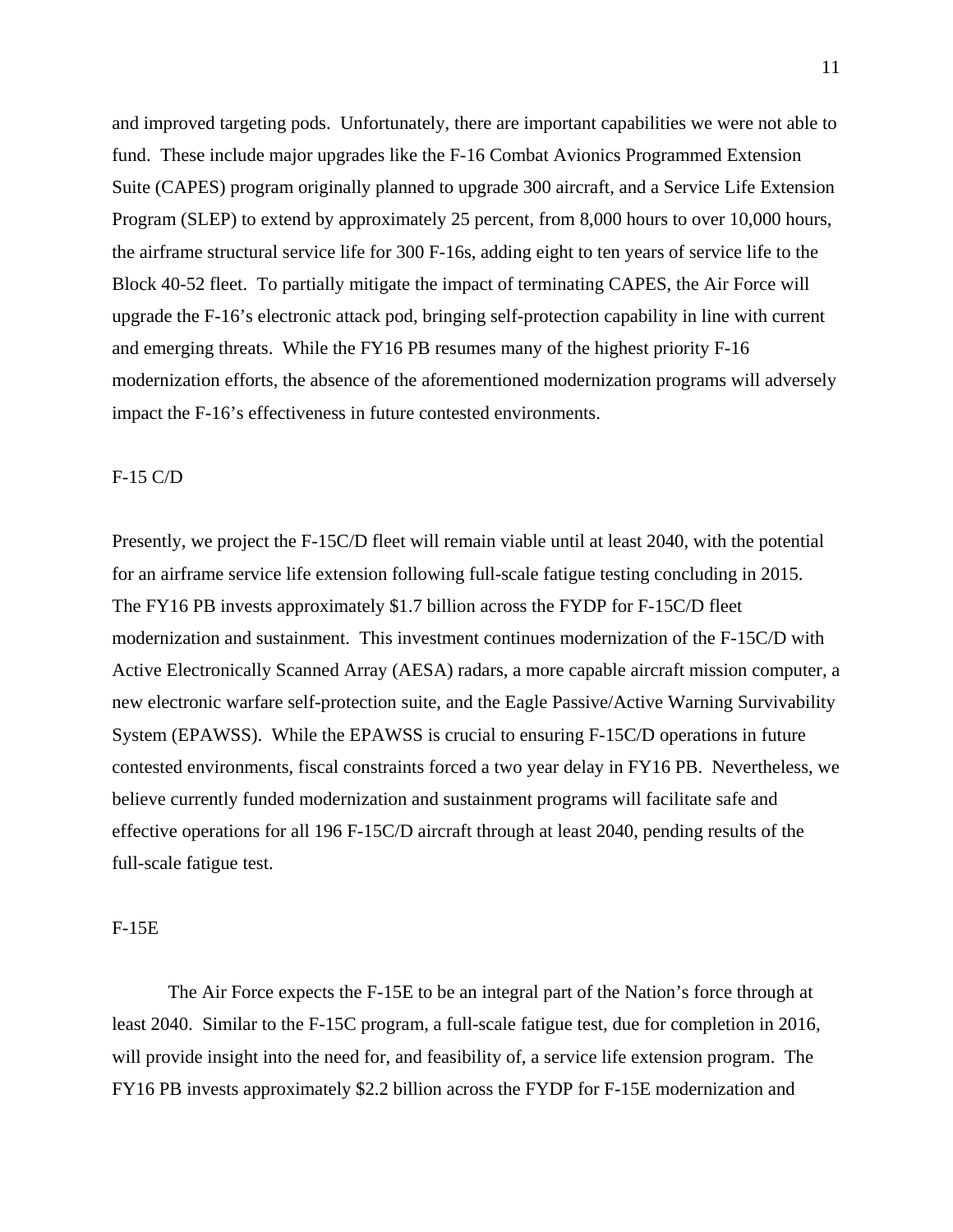sustainment. This includes integration of the latest precision weapons, a helmet mounted cueing system for all front seat cockpits, a state-of-the-art AESA radar system to advance target identification, a more capable aircraft mission computer, and a self-protection electronic warfare system (EPAWSS). As with the F-15C/D, the EPAWSS is crucial to ensuring F 15E operations in future contested environments.

# Fifth Generation Fighters

The F-22 and F-35 aircraft are absolutely essential to America's global superiority, ensuring air, sea and ground force's freedom of action. Each aircraft possesses exclusive, complimentary and indispensable capabilities that provide synergistic effects across the spectrum of conflict. As future adversaries modernize, the F-22 and F-35 will become even more critical as legacy fourth generation aircraft will have increasingly limited capability to operate in contested environments.

Our Air Force must rapidly re-capitalize our tactical fighter fleet with sufficient capacity in fifth generation capability in order to maintain our ability to execute our National Defense Strategy in the near to midterm, and begin looking even further into the future at further modernization efforts that ensure continued dominance of American Airpower.

### F-22

The F-22 attributes of stealth, super cruise, integrated avionics and sensors combine to deliver the Raptor's unique operational capability, and F-22 modernization will counter advancing threats that specifically target the F-22. The F-22 is operating safely across the globe, averaging about 26,000 flying hours per year since its return to flight in September 2011. It has been over 36 months since the last unknown-cause hypoxia-like event occurred. Notably, the retrofit of the Automatic Back-up Oxygen System to the entire fleet is on track for completion by mid-April 2015.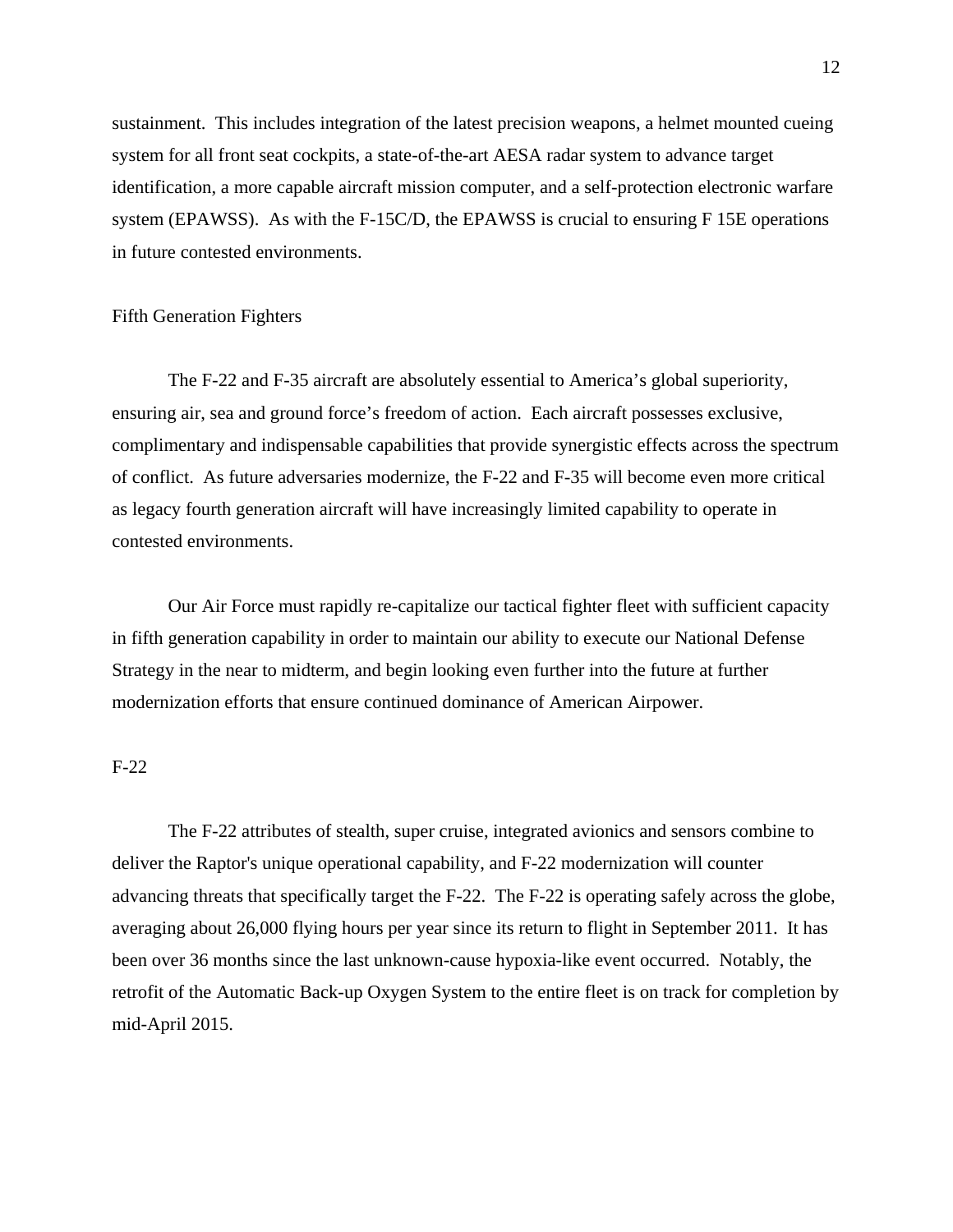Focused on maintaining operational superiority against the evolving threat, the FY16 PB includes \$403.2 million in Research, Development, Testing and Evaluation (RDT&E) and \$202.4 million in procurement for F-22 modernization. Increment 3.1 is fielding now and is scheduled for completion in FY17; it is designed to deliver advanced air-ground capabilities including Synthetic Aperture Radar (SAR) ground mapping, threat geolocation, and a Small Diameter Bomb (SDB) carriage. Increments 3.2A and 3.2B remain on track for fielding in 2015 and 2018, respectively. These increments will deliver advanced electronic protection and combat identification, AIM-120D and AIM-9X missile capability, and significantly-improved ground threat geolocation.

### F-35

During Fiscal Year 2016, the Air Force will continue to manage risk across the global precision attack portfolio by prioritizing investment in fifth-generation aircraft while sustaining legacy platforms as a bridge to the F-35 Joint Strike Fighter.

The multi-role F-35A is the centerpiece of future fighter precision attack capability. In addition to complementing the F-22's world class air superiority capability, the F-35A is designed to penetrate air defenses and deliver a wide range of precision munitions. This modern, fifth-generation aircraft also brings the added benefit of increased allied interoperability and cost-sharing across the Services and eight partner nations. The FY16 PB includes \$4.9 billion for continued development and procurement of 44 F-35A, conventional take-off and landing (CTOL) aircraft. The program continues to make steady progress in overcoming software development delays and technical issues and is on track to meet its Initial Operational Capability (IOC) in 2016.

The F-35 program reached several training milestones in 2014. May 28, 2014 marked delivery of the 26th and final F-35A CTOL to Eglin Air Force Base, making the 58th Fighter Squadron the first complete Air Force F-35 unit. Earlier in the year, the Pilot Training Center at Luke Air Force Base received its first F-35A, and through the end of 2014, Luke's inventory included 17 U.S. F-35A aircraft. On July 24, 2014, AU-1, Australia's first F-35A rolled off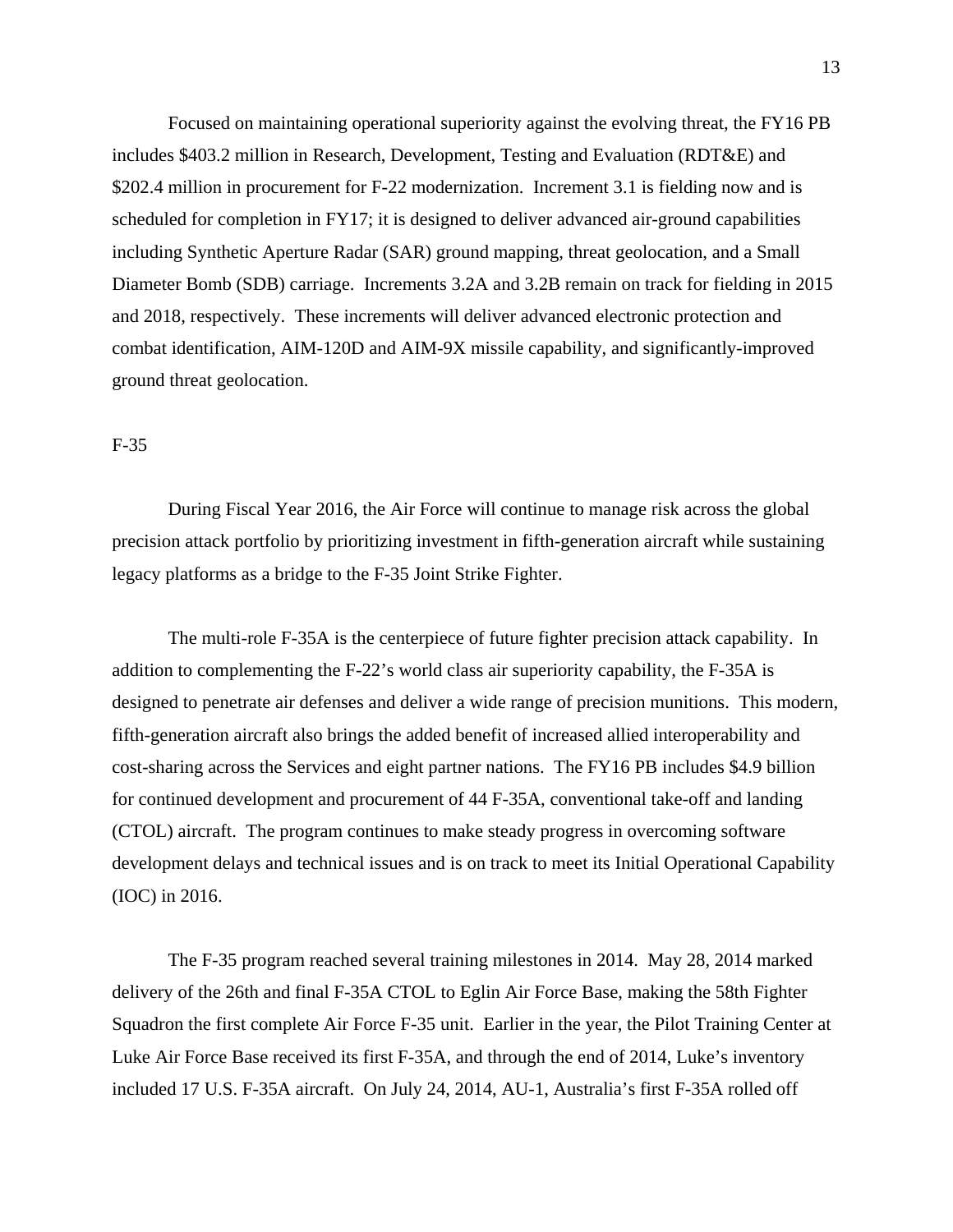Lockheed Martin's Fort Worth assembly line. AU-2 was delivered in late 2014, joining AU-1 in the inventory at Luke. On August 7, 2014, the inaugural F-35A Crew Chief Mission Ready Airman class graduated nine airmen, paving the way for thousands of future F-35 maintainers. Like every developmental program over the past 50 years, the F-35 program has made discoveries during test and development that have been and continue to be addressed and corrected. This is to be expected, and the Air Force remains confident in the program, as it continues to make solid and steady progress toward fielding the required capabilities to meet the Air Force's IOC criteria in 2016. In May 2014, the test team completed an AIM-120 weapons delivery accuracy test that was the first live fire Advanced Medium Range Air to Air Missile (AMRAAM) mission for the F-35B STOVL and the first dual AIM-120 launch for any variant. Also in May, the program completed its first test missions with Block 3i software, a critical step for Air Force IOC. In late Summer 2014, the first F-35A night CAS tests occurred at the National Training Center at Fort Irwin. A Joint Terminal Attack Controller (JTAC) used a laser designator to interact with the F-35 electro-optical targeting system, and the JTAC communicated with the F-35 pilots via electronic and voice messaging systems, successfully identifying ground targets. This successful demonstration of CAS capability was a major step toward IOC. To close out 2014, the test team successfully conducted multiple Joint Direct Attack Munition (JDAM) and AMRAAM weapons delivery accuracy tests and accomplished multiple SDB I weapons releases during a single delivery pass, a first for the program.

While the program achieved substantial development and test progress in 2014, the test program experienced delays due to an engine anomaly at Eglin Air Force Base in June. Throughout the summer and into the fall, the Joint Program Office, Service System Commands and industry worked diligently to analyze the problem, prioritize test assets and return to flying status in a safe, methodical fashion. The program was subsequently able to determine root cause and developed an interim solution: a "pre-trenched" rub material that will be implemented in the field later this year. Pratt and Whitney has agreed to cover the costs for the repairs to engines in the field and the cut-in of the solution to the production line, while the program office will pay for the design activity as per the development contract. The program continues its work on a long-term fix to the engine and expects to review and select from the design solutions this spring,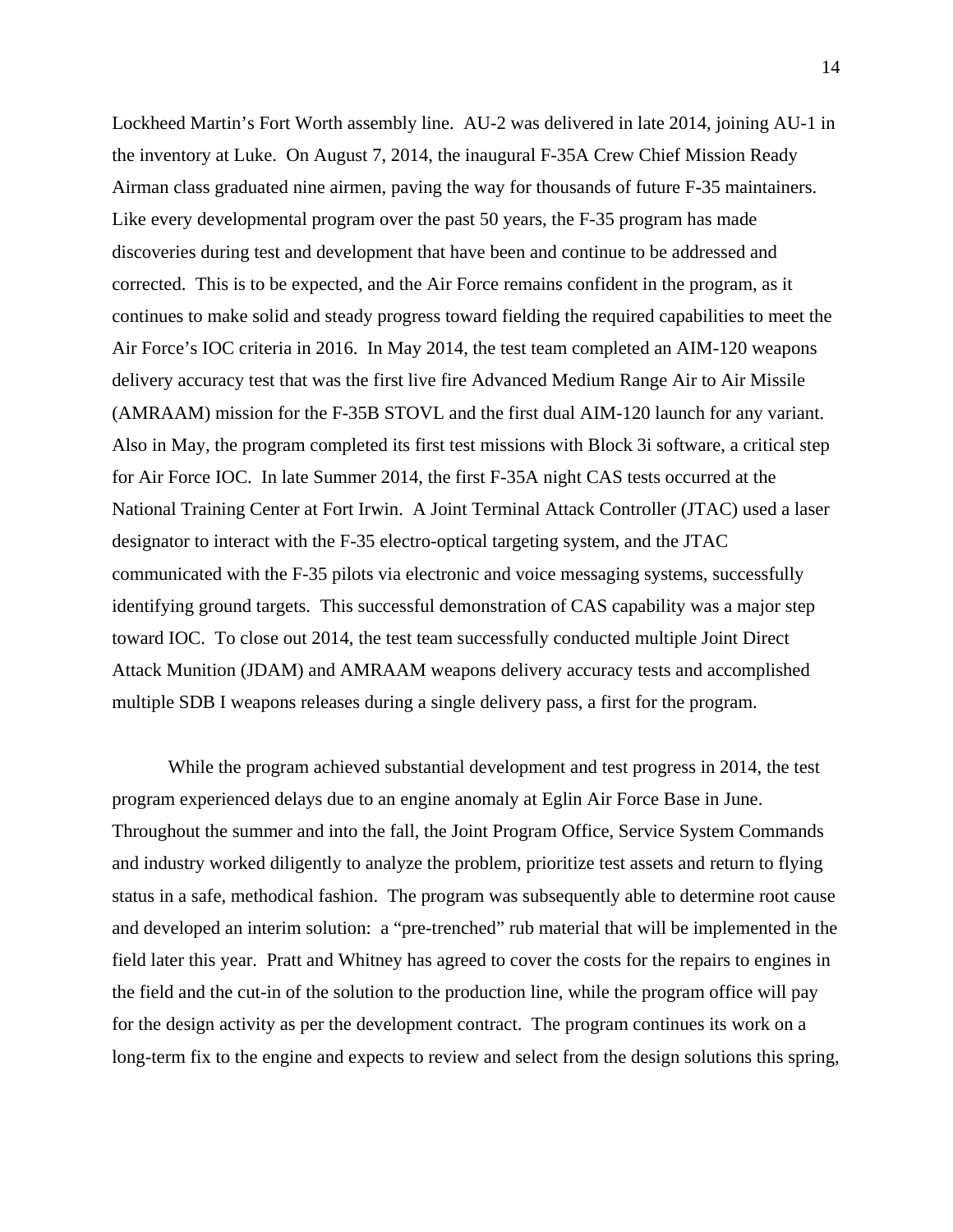followed by design and qualification testing, and finally, incorporation of the solution into the production line. This work is expected to be completed in 2015.

Today, the program is on the road to IOC for the Air Force, and we expect the warfighter to be able to declare IOC as planned in 2016. Flight test for Block 2B is nearing completion and is underway for Block 3i, formal training operations at Luke Air Force Base are set to begin in May, and first aircraft arrival is projected for Hill Air Force Base in August. The first two F-35A aircraft are in place at Nellis Air Force Base to support tactics development for the warfighter, and we project over 25 more F-35A aircraft to deliver through the end of 2015, including the first deliveries for our Norwegian and Italian partners. Going forward, we will continue to closely monitor progress toward IOC, including completion of development and flight test for Block 2B/3i, final resolution to the engine issue, and continued maturation of Autonomic Logistics Information System (ALIS), a system that is critical to F-35 operations at home and abroad. The Air Force will also continue to watch progress for Block 3F (full warfighting capability), currently projected to complete 4-6 months later than planned. In FY16, the Air Force plans to procure 44 F-35A CTOL aircraft. Sequestration did not affect Air Force procurement quantities in 2015. Affordability remains a major priority, and the F-35 program continues to make great strides on this front. The price of F-35s continues to decline steadily Lot after Lot. For example, the price of a Lot 7 F-35A was 4.3 percent less than a Lot 6 F-35A aircraft and a Lot 8 F-35A aircraft was 3.6 percent less than a Lot 7 F-35A, including the engine and profit for both contractors. Reductions are expected to continue into the future, leveraging the program's ongoing affordability initiatives. By 2019, the expected price of an F-35A, with an engine and including profit, is expected to be between \$80 and \$85 million, in 2019 dollars.

# Air-to-Surface Weapons

All three air-to-surface weapon mission areas -- Stand-Off, Direct Attack, and Penetrator -- are short of inventory objectives. Joint Air-to-Surface Standoff Missile (JASSM) and SDB weapons, employed by Low Observable platforms, provide unsurpassed force multiplier capability in a highly contested environment. In the event of a conflict, insufficient inventory of these weapons could result in the inability to target adversary critical capabilities, increasing aircraft attrition and driving a higher level of effort to attack critical targets.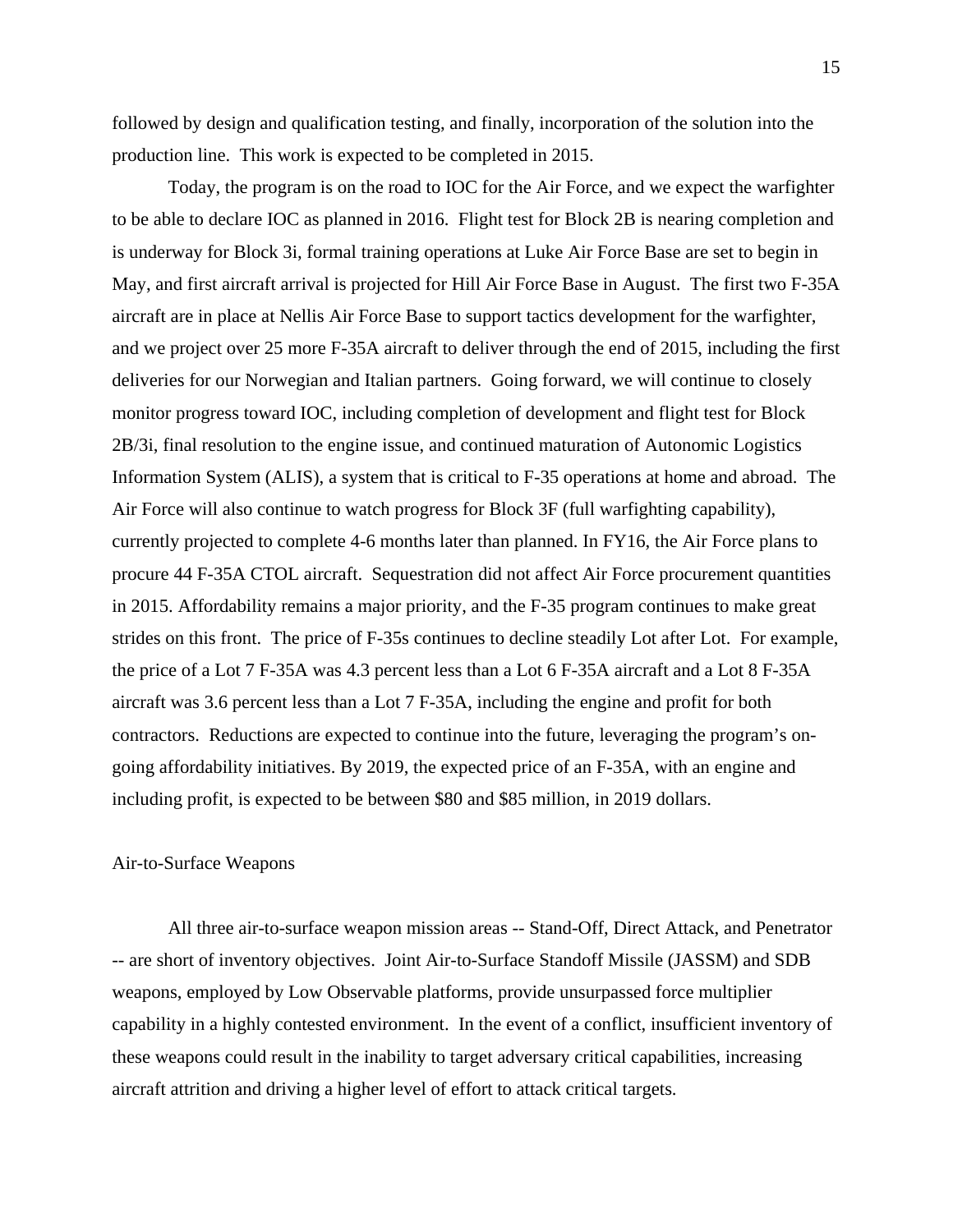Combat operations and support for our coalition partners in Iraq and Syria are reducing the direct attack munitions (JDAM) inventories faster than we are procuring them. These combat operations are expected to continue long term (3+ years). Combat expenditures have been being replaced under OCO funding, however it takes over three years before the assets make it back to the Air Force inventory. Direct attack munition shortages drive the use of non-preferred munitions with decreased effectiveness and resulting in increased time and Air Force attrition to accomplish Combatant Commander objectives.

#### JASSM and JASSM-ER

JASSM and JASSM-ER (Extended Range) are currently the nation's only stealthy, conventional, precision, launch-and-leave, standoff missiles capable of fighter and bomber aircraft employment. Both are capable of penetrating next generation enemy air defenses to strike high value, hardened, fixed, or mobile targets. The JASSM (baseline) has a range greater than 200nm while the JASSM-ER has a range greater than 500nm.

The JASSM (baseline) weapon is in full rate production; the 13th production contract for 100 baseline missiles is expected to be awarded in March 2015. FY16 represents the last JASSM (baseline) buy, a total procurement of 2,034 missiles. JASSM-ER will start Full Rate Production in FY15 with a March 2015 contract award for 115 JASSM-ER. The combined JASSM production line transitions to JASSM-ER only at the maximum and most efficient rate of 360 missiles per year. The last JASSM-ER procurement is planned for FY23, culminating a total JASSM ER buy of 2,866 missiles.

#### SDB I and II

SDB I is a legacy weapon planned to help achieve mandated cluster munition reduction by 2019. In FY16, the Air Force plans to procure an additional 1,960 SDB I weapons utilizing OCO funding; FY15 OCO replenishes 268 weapons expended in combat. The follow-on SDB II weapon will be capable of attacking mobile targets at standoff ranges in any environment. SDB II will increase the number of targets an individual platform can attack per sortie while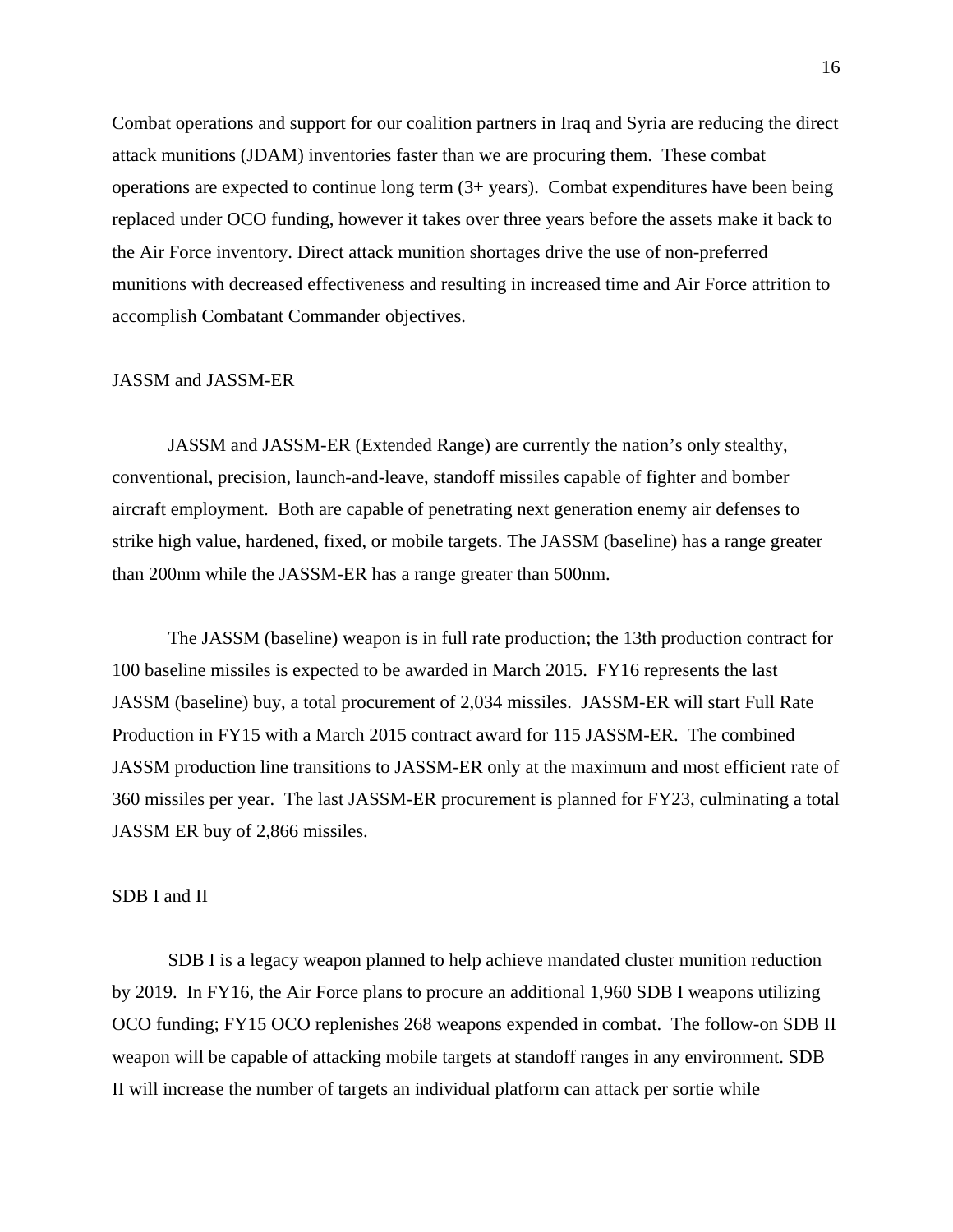inherently limiting collateral damage. SDB II will provide a four-fold payload increase and allow a more limited number of combat forces to achieve operational objectives early in future conflicts. SDB II is an Acquisition Category (ACAT) ID program, with the Air Force as the lead service, in partnership with the Navy. Initial aircraft integration of the SDB II is planned for the F-15E, F-35B & C, F/A-18E/F and AC-130W.

Currently, SDB II is in Engineering, Manufacturing and Development with an LRIP decision planned by the end of this fiscal year. In Fiscal Year 2015, SDB II will continue developmental testing, complete live fire testing, and conduct government confidence test shots. FY15 procurement plans are to buy 144 weapons with deliveries starting in FY17, and total planned procurement for SDB II is 12,000 weapons. Current projections call for SDB II fielding on the F-15E in January 2017.

# Air-to-Air Weapons

AIM-120 Advanced Medium Range Air to Air Missile (AMRAAM) and the AIM-9X enable the joint force to achieve Air Superiority by providing a first look, first kill capability. The current shortage of Air-to-Air missiles may increase the number of days it takes to gain and maintain Air Superiority in any future conflict. Meanwhile, adversary capabilities and capacity continue to challenge the Joint Force's historical advantage in the air superiority arena.

# AIM-120D AMRAAM

The AIM-120D AMRAAM is the Department of Defense's premier beyond-visual-range missile to counter existing and emerging air vehicle threats, operating at high or low altitude with electronic attack capabilities. AMRAAM is a key enabler for gaining air superiority and providing F-15, F-16, F/A-18, F-22 and eventually F-35 aircraft the ability to achieve multiple kills per engagement. The latest evolution of AMRAAM is the AIM-120D, which delivers increased range, improved targeting, and an enhanced two-way data link for improved accuracy and lethality at range. AIM-120D is an ACAT 1C joint program, with the Air Force as lead service in partnership with the Navy. The AIM-120D completed operational testing in July 2014.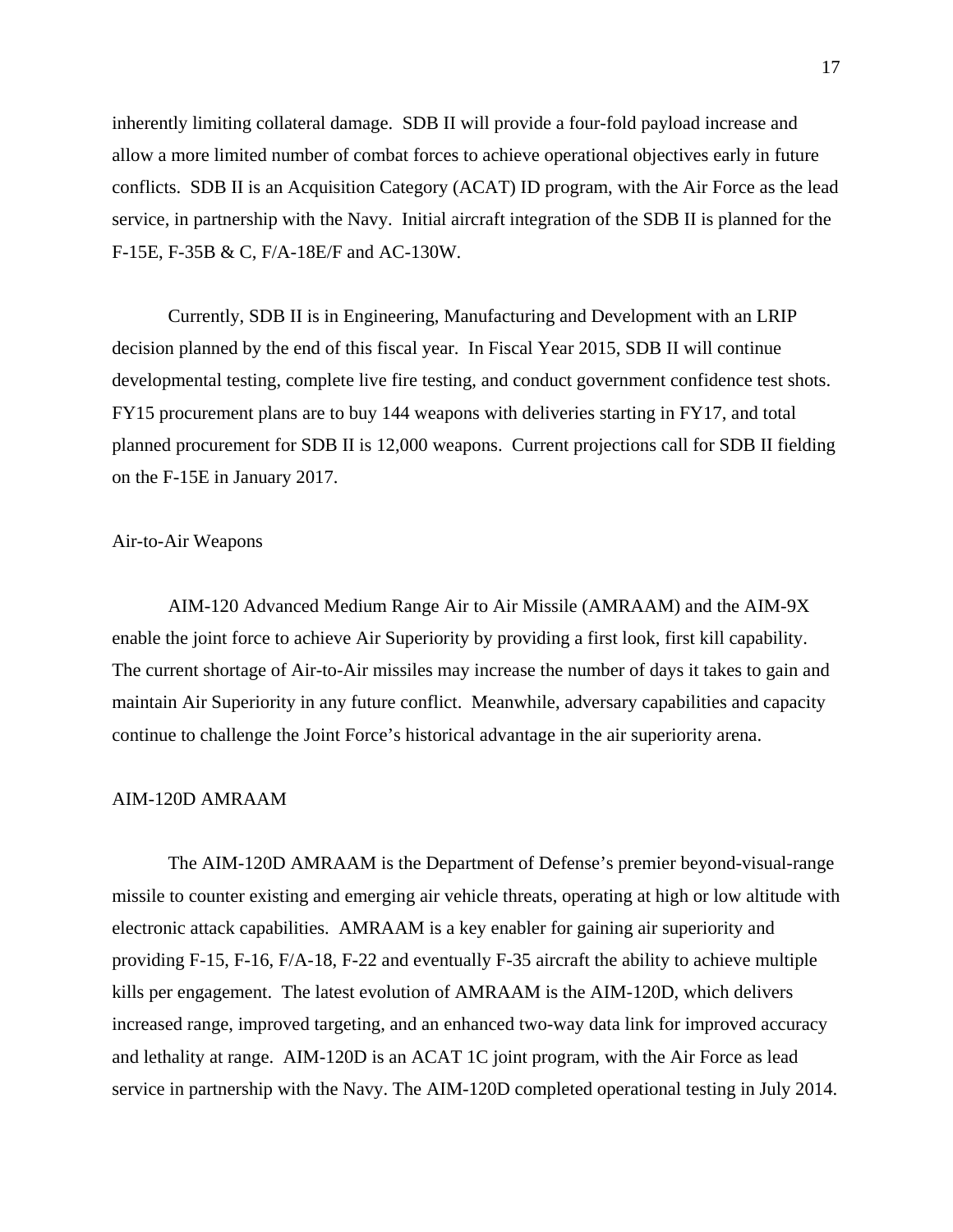The Navy fielded the missile and declared IOC for the F/A-18E/F on January 7, 2015. The Air Force fielding decision was released on January 26, 2015 for the F-15, F-16, and F-22 aircraft, with IOC expected 3QFY15. Total procurement for FY15 is 200 units with increases in future procurement quantities for both the Air Force and Navy. The program will continue to update the AMRAAM technical data package to ensure a viable, producible design through the expected production life of the AMRAAM program.

#### Space

We view our national security as inextricably dependent on space-enabled capabilities. Space is no longer simply an enabler for other domains; it directly impacts the calculus of national security. At the same time, space has become contested, congested and competitive, with our space capabilities today facing advanced, demonstrated, and evolving threats, which require fundamental changes in the way we organize, train, and equip our forces. Congestion has increased the complexity of maintaining space situational awareness. There are over 60 active space-faring nations, nine of which have indigenous space launch capability. Almost any nation or state actor can access space services globally and globalization has made the latest technology available to our competitors and enemies.

Legacy space acquisitions relied on packing as much as possible into few systems making them critical vulnerabilities. Budget realities have driven reliance on legacy systems, with few new acquisition programs employing the latest technologies, while warfighter demands have driven the need for more capable systems.

Future acquisitions should focus on providing capabilities/services cheaper, faster, and more resilient. We must provide space capabilities that assure performance of military space functions, regardless of the hostile action or adverse condition. We must invest smartly in the highest payoff capabilities that enhance space domain mission assurance to include resilience, defense operations, and reconstitution of our space systems and architectures to ensure U.S. and Allied use of space through all phases of conflict. We seek to balance military and commercial systems and leverage international partner capabilities to allow the U.S. to share the cost of space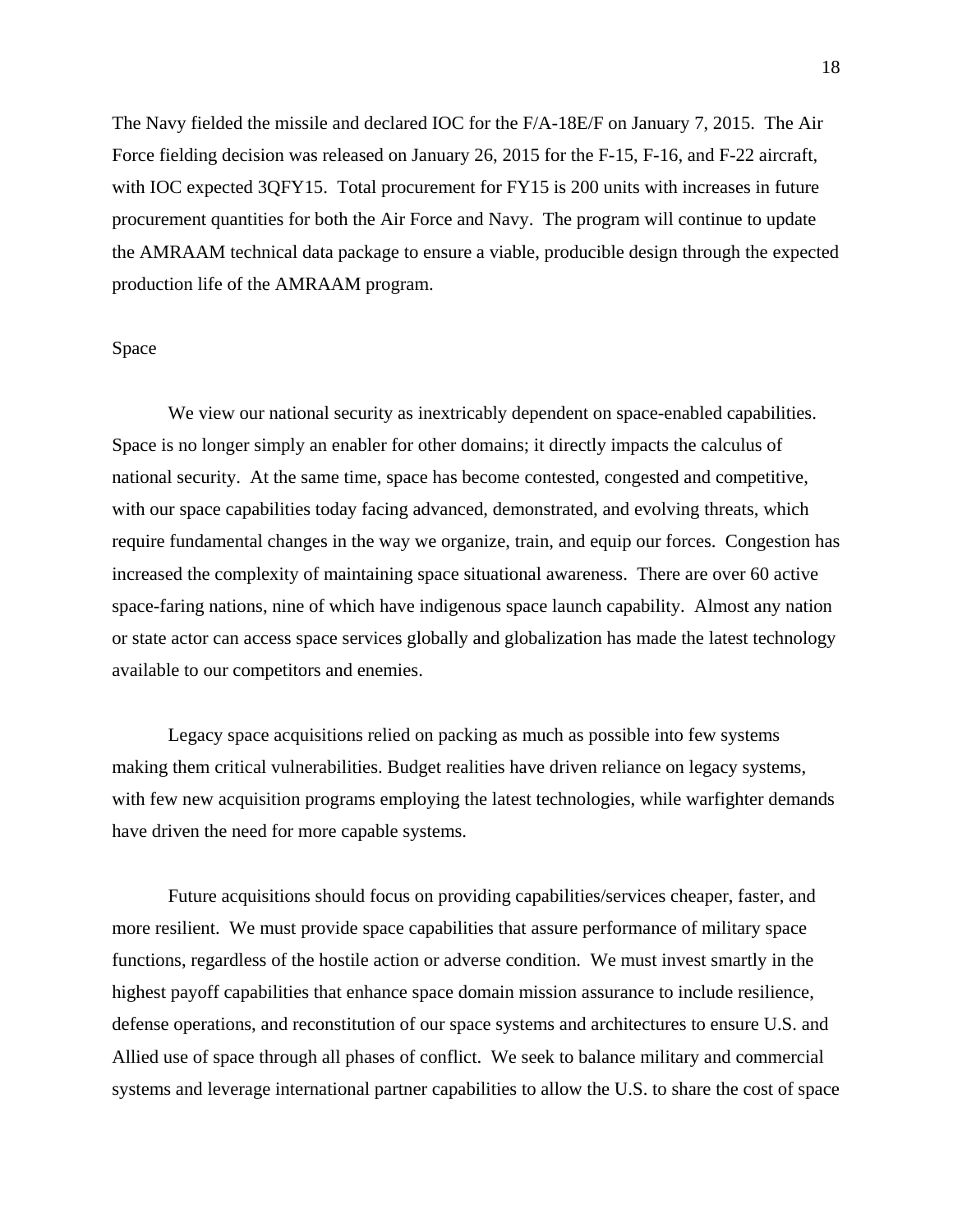power; provide additional coverage in areas the U.S. requires assistance in, and create a coalition structure that can promote deterrence.

We recognize a conflict in space would hurt world economies and global stability; therefore, to address growing space threats, we are focusing on sustaining our space capabilities, deterring threatening activity, and if necessary, pursuing means to mitigate counterpace threats.

# **Cyber**

The Air Force is building its Cyber Mission Forces. We must continue to execute defense plans, adding manpower for offensive and defensive cyber operations, but we are doing more. We will ensure cyber forces are equipped with the right capabilities to ensure effective operations. We are building a standard cyber mission platform to simplify training and enable full-spectrum operations. We are investing in converged cyber and electronic warfare capabilities. We are working with others across the Department of Defense to build a persistent training environment, consisting of jointly-interoperable ranges, dedicated operating forces, and supporting structures. We are enhancing our capacity to test our critical weapon, intelligence, and business systems for survivability in the increasingly hostile cyber environment.

Further we are leading the effort, in partnership with the other Services and Department of Defense agencies, to build Joint Regional Security Stacks. When fielded, this defensive boundary will provide global insight into activity, enabling rapid, coordinated Joint defensive operations. The standardized approach will enable sharing of Tactics, Techniques, and Procedures (TTP) across the Department of Defense, so that detection of an attack on one Service, and the resultant mitigations, can be seamlessly applied across the entire Department of Defense. This reduces operational response times and mission impact. No individual service could have afforded this level of capability with its own resources; it's only by pooling funding across the entire department can we get the level of capabilities we require to counter the growing cyber threats. This new defensive boundary is the foundational step toward a trustworthy, efficient Joint Information Environment.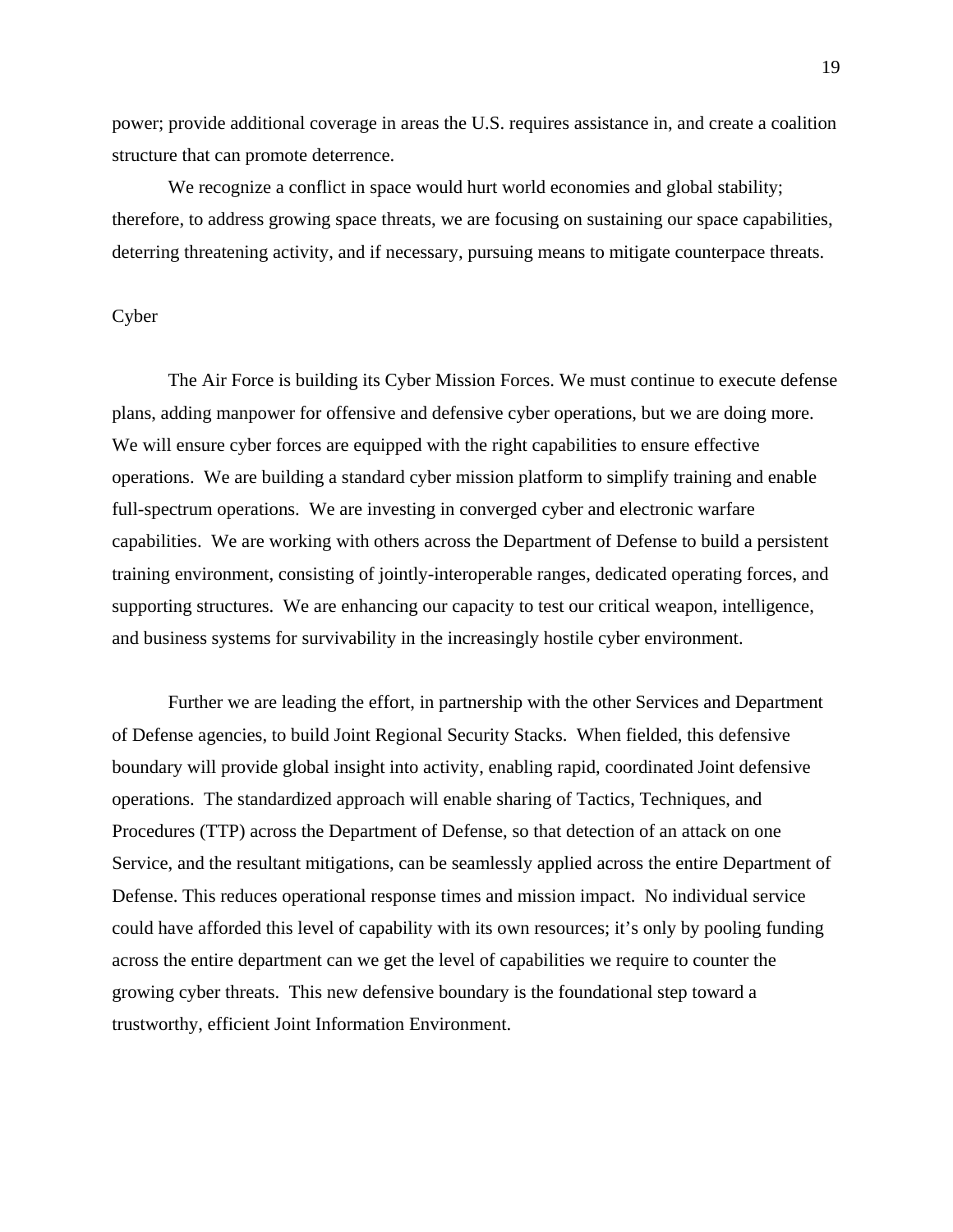In short, we are on the path to put Cyber on par with Air and Space forces to achieve a multi-domain approach to mission accomplishment.

### Airborne Electronic Attack

The Air Force is committed to providing airborne electronic attack capability in support of operations across all operational warfighting domains. The decision to divest half of the fleet of EC-130H COMPASS CALL's in FY16 was a difficult decision driven by U.S. Air Force topline reductions and the need to balance current capacity against the need to modernize. The EC-130H COMPASS CALL is required in multiple war plans; the divesture incurs and accepts the risk of nonsupport to all but the current operations. The Air Force will continue to investigate alternatives for airborne electronic attack capabilities in support of the Joint Airborne Electronic Attack Family of Systems concept.

### Rapid Global Mobility and Personnel Recovery

The Rapid Global Mobility fleet continues to pursue capability enhancements balanced by recapitalization and required modifications to operate in international airspace and avoid diminishing manufacturing source issues. The KC-46A Pegasus tanker acquisition program is fully funded and the first 18 of 179 tankers are slated for delivery in FY17. Production of the C-130J continues; we plan to field 142 total aircraft. Our C-130H is being outfitted with FAA and European compliance modifications to ensure the tactical airlift fleet is able to respond to future tasking's. The strategic airlift fleet of C-5s and C-17s is capable of supporting the million ton miles per day metric established in our most stressed response scenarios.

To meet our Personnel Recovery mission, the Combat Rescue Helicopter program of record of 112 aircraft will replace our aging HH-60G fleet. Four test aircraft are on contract with IOC targeted in 2021, and full operational capability in 2029.

Air Force efforts toward acquisition reform to ensure the best value for the American taxpayer The Air Force Acquisition community is committed to providing winning warfighter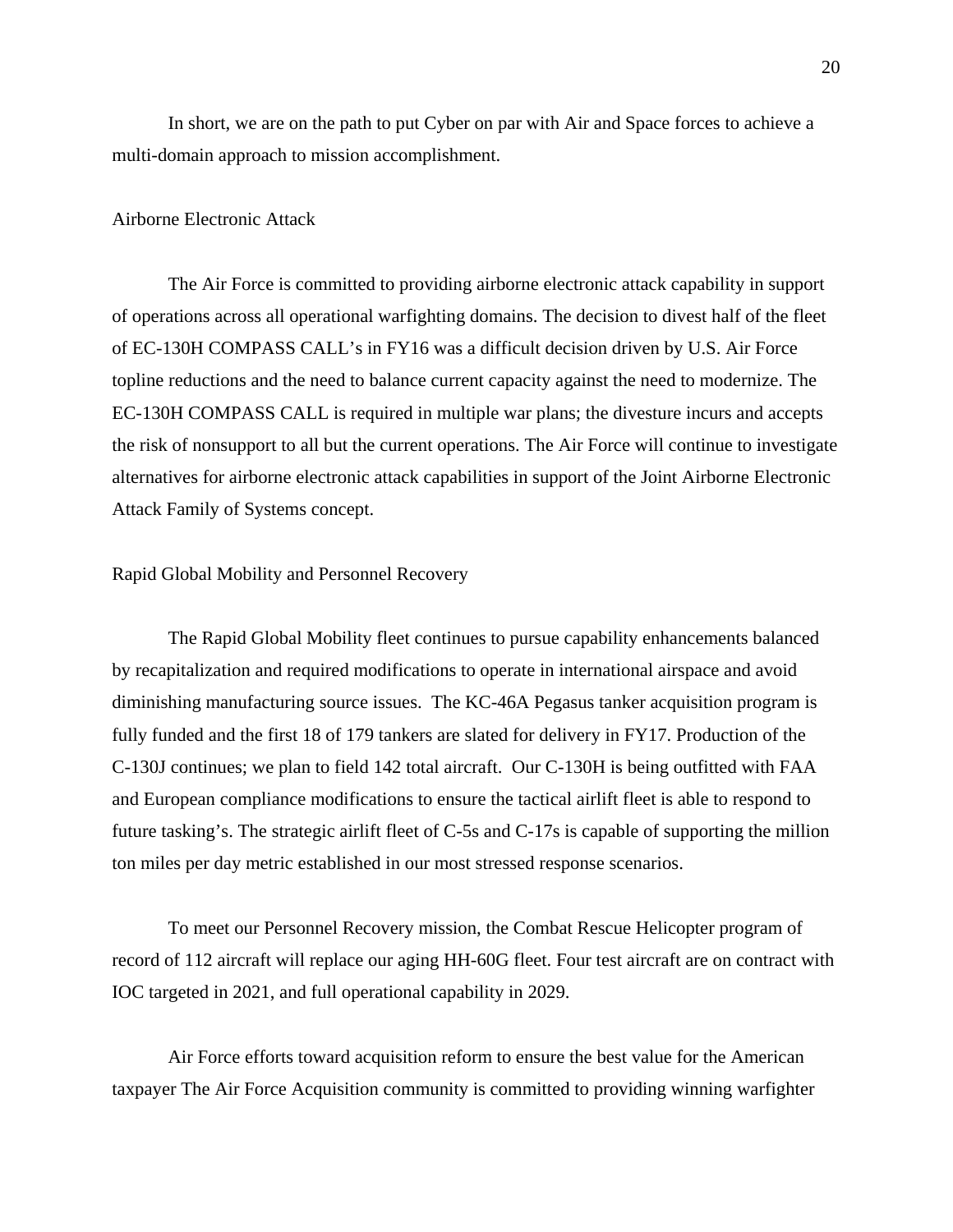capabilities while being mindful of limited resources and being responsible stewards of American taxpayers. The acquisition community has been challenged to achieve five priorities: get programs right, increase transparency to external stakeholders, own the technical baseline, continue our efforts on Better Buying Power (BBP), and build our systems towards a future Air Force. All of these initiatives contribute to a stronger, cost conscious acquisition community.

The Air Force Acquisition community has a commitment to getting programs right and exhibiting strong program management is the lynchpin of what we do. While our top three acquisition programs, F-35 Joint Strike Fighter, KC-46 Tanker, and Long Range Strike Bomber (LRS-B), continue to receive the most attention and scrutiny, we remain committed to keeping all of our programs on track. Effective execution of these programs, along with stable funding will keep us from having to make difficult tradeoffs such as delivering reduced capabilities or reduced quantities.

Under our transparency initiative, we are working with OSD (AT&L) to delegate Milestone Decision Authority to the Air Force Service Acquisition Executive on ACAT ID programs where appropriate, increasing our efficiency and streamlining requirements. The Air Force is also engaged in a new initiative, Bending the Cost Curve (BTCC), which facilitates strategic agility in our acquisition efforts. Its hallmark is a collaboration with our industry partners to identify, evaluate, and implement transformational cost saving reforms. Owning the technical baseline requires the government to understand and exert leadership in the technical aspects of its programs, therefore enabling it to be a more effective weapons system acquirer. This is not to be confused with or limited to government-owned data rights as we know our industry partners need to own their intellectual property to remain profitable. But by working together to strengthen our technical capabilities within our program offices, we are helping ourselves become better stewards of taxpayers' dollars.

BBP is the Office of the Secretary of Defense (Acquisition, Technology & Logistics)'s compilation of tools and best practices designed to strengthen the Department of Defense's buying power, productivity, and affordability, while improving capabilities for the warfighter. One of our many success stories from BBP, which is currently in its third iteration, is our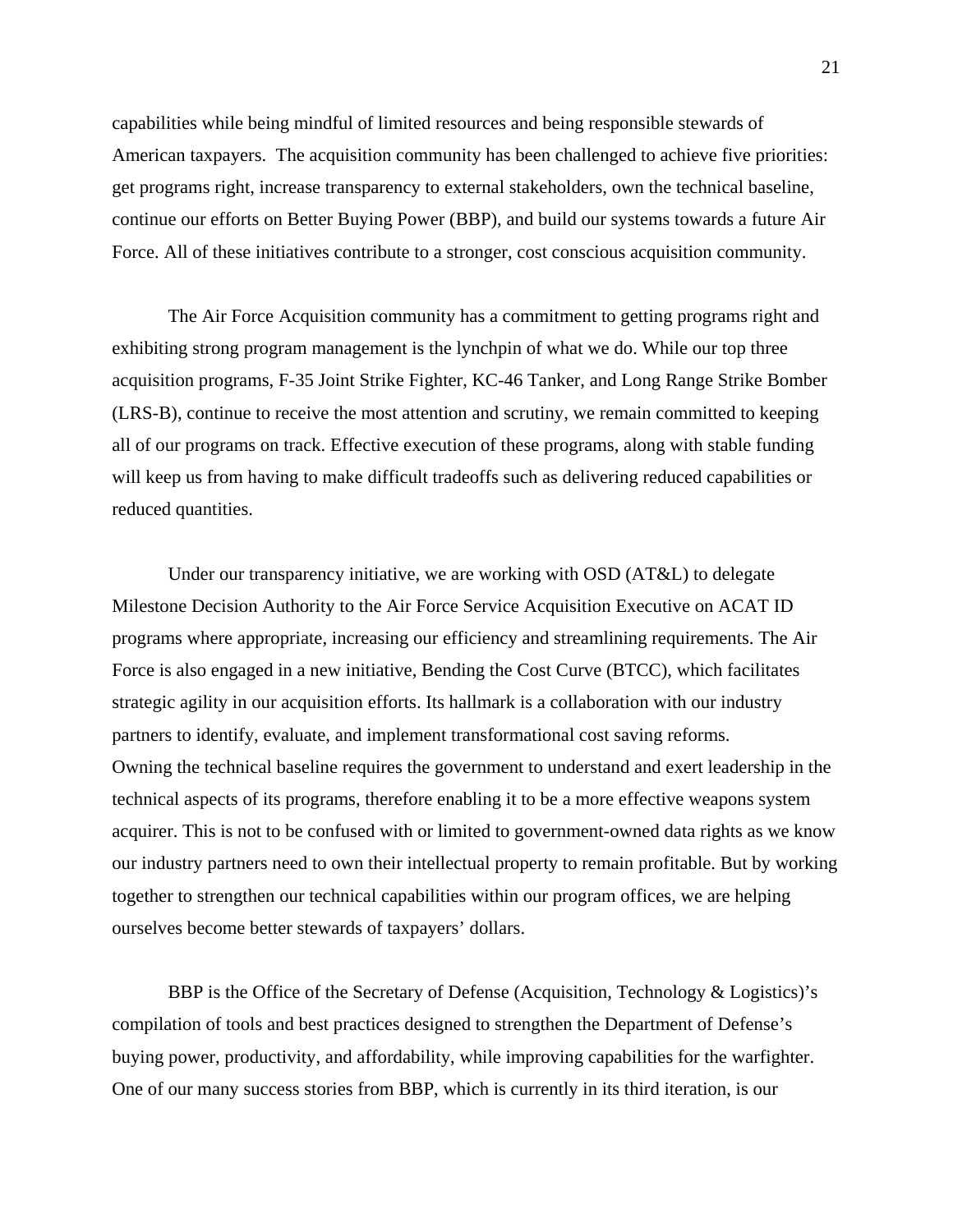adoption of Should Cost Management. Should Cost is a management tool designed to proactively target cost reduction and drive productivity improvement into programs. The Air Force's FY14 Realized Savings were \$1.4 billion. While that is a tremendous start, we will continue to challenge all PEOs and Program Managers to seek out additional Should Cost opportunities. The fifth priority is to continue building our systems for the future Air Force. The Air Force Acquisition 20 year Flight Plan is fully aligned with "America's Air Force: A Call to the Future", General Welsh's 30 year strategy. In our Flight Plan, we are guiding, facilitating, and resourcing workforce initiatives across the acquisition enterprise. At the core of our mission is our workforce – our world-class workforce is paramount to achieving and maintaining acquisition excellence. To accomplish these ends, we heavily rely on the Defense Acquisition Workforce Development Fund established by Congress.

A number of legislative initiatives are underway to achieve these priorities. In concert with Congress and OSD (AT&L), we are reviewing statutory requirements imposed on acquisition programs with a focus on streamlining them while trying to maintain their original intent. By reducing unnecessary bureaucracy and red tape, we hope to eliminate redundant requirements for information, and enable tailored reviews and documentation while emphasizing sound planning and risk reduction. We are also working to ensure the delegation of acquisition authority to the lowest appropriate level, modifying requirements for specific contract types for major development programs, and requiring acquisition strategies for each Major Defense Acquisition Program (MDAP). Together, we believe these efforts will ensure the acquisition community remains committed to providing essential capabilities to the warfighter while respecting the taxpayer.

#### Industrial Base

When considered in its entirety, the nation's aerospace industrial base is a bright spot in the economy with a favorable trade balance in 2014 of \$61.2 billion. However, this success is primarily due to the commercial aircraft sector. The concerns and challenges we expressed in our testimony last year over the future of the aerospace industrial base supporting the Air Force remain. If anything, the nation is one year closer to abdicating its historic role as the global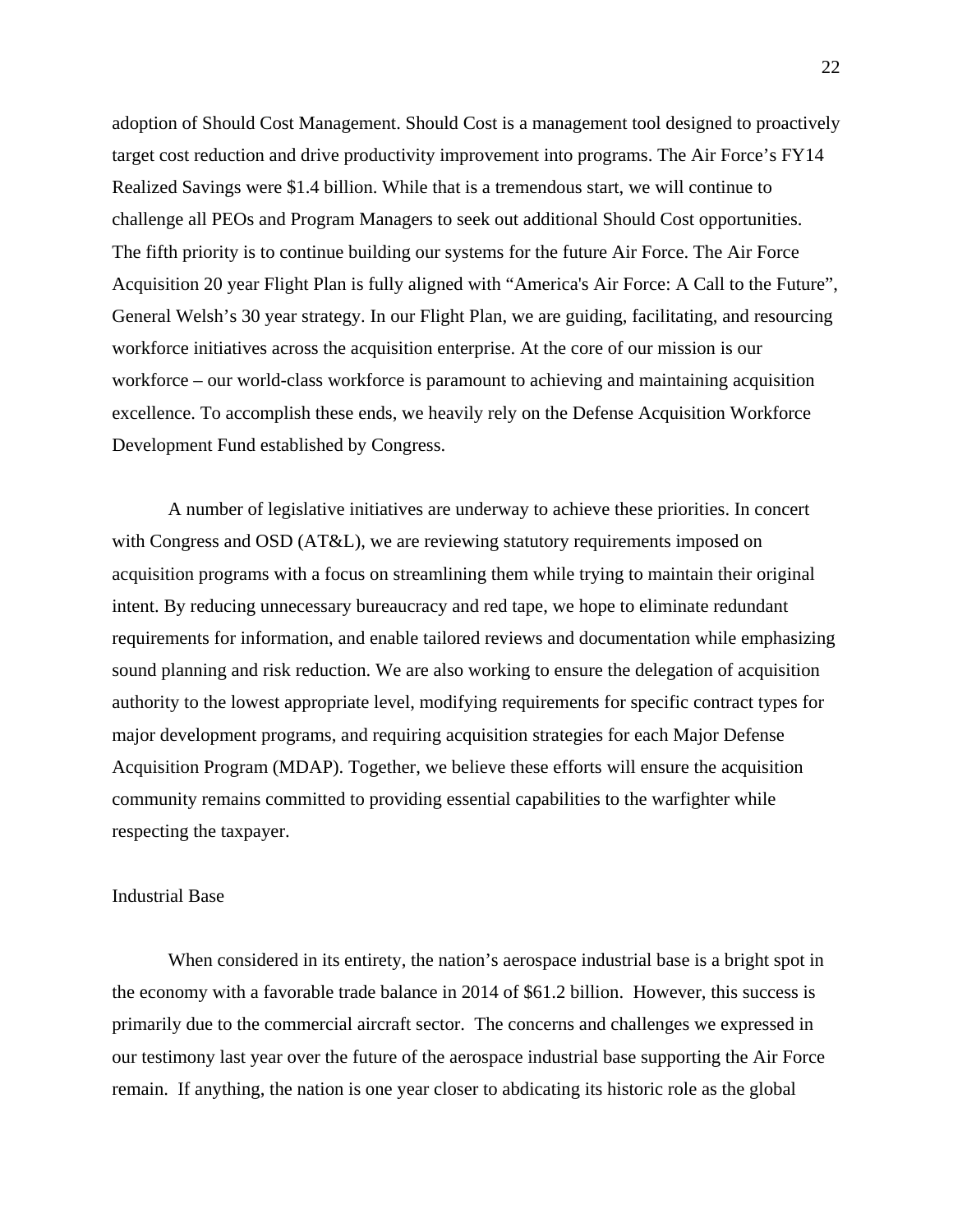technical leader in military aerospace. As a nation, we can no longer take for granted the widespread availability of engineering and design teams, production workers, facilities, and equipment required to meet emergent national security requirements. The observations made by Secretary James and General Welsh in the Air Force Posture Statement concerning the capability and capacity of our Air Force apply as well to the aerospace industrial base supporting the Air Force.

The result of the difficult decisions driven by budget reductions and fiscal uncertainties is that as a nation, we have been giving up industrial capacity to design, develop, produce, and sustain the next generation of military aerospace systems while attempting to maintain some level of capability in those areas. In a few areas, we have accepted risk and have allowed a gap between former and future capability. One highly visible example is the nation's use of the Russian-made liquid rocket engine on one of the vehicles that launches defense satellites, but this will not come without significant technological challenges. Simply replacing the Russian-made RD-180 with a new engine is not the answer. We know from our prior experience in developing rockets throughout the past several decades that a rocket engine and its associated launch vehicle must be designed concurrently. In essence, we build the rocket around the engine. Further complicating this effort, we will also attempt to maximize competition in an environment where the inventory of our current provider's most cost competitive launch vehicle is limited. One of the Air Force's top priorities has been to reinvigorate competition in the launch arena by reaching our ultimate goal of two domestic commercially viable launch service providers able to support the entire National Security Space manifest. We are refining a four-step approach to meet this goal, and the \$220 million addition in the FY15 NDAA for a new rocket propulsion system will help to transition off of the RD-180. In other areas, for example advanced turbine engines, Air Force investments to maintain capacity and develop future capability have continued. In the case of advanced turbine engines, our investments are cost shared with industry, prudently leveraging our limited resources.

 Our strategy-based FY16 budget submission supports investments in key programs (KC-46, F-35 and Long Range Strike Bomber), in the critical requirements of the Combatant Commanders and in capabilities for Intelligence, Surveillance and Reconnaissance, nuclear,